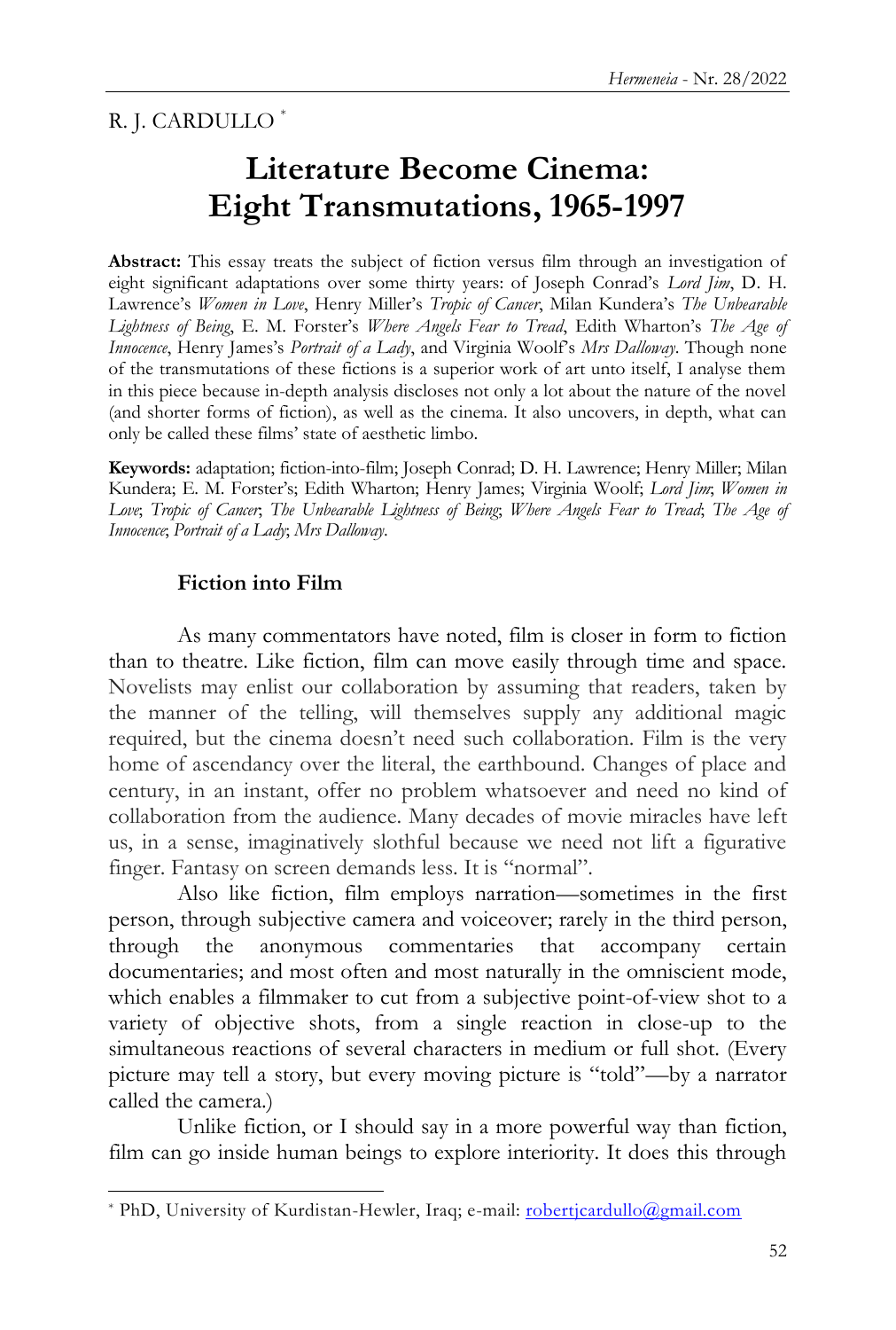the voice and the voiceover, through the close up, and through the ability to present multiple states of consciousness, as Federico Fellini does in *8½*  (1963): present awareness, memory, dream, and daydream. A novel could do all this, of course, but its words wouldn't have the immediacy and effect of film, the power of the image and its accompanying sound. To be fair to the novel, the Russian filmmaker and theorist Sergei Eisenstein showed, in his 1944 essay "Dickens, Griffith, and the Film Today", how such cinematic innovations as fades, dissolves, and parallel editing were in fact taken directly from the pages of Charles Dickens. And to praise the novel, it has learned from film, as has poetry: a number of critics have remarked upon the cinematic qualities of much twentieth-century fiction and poetry, including James Joyce's *Ulysses* (1922) and T. S. Eliot's "Love Song of J. Alfred Prufrock" (1915).

As for the adaptation of fiction into film, the chief problem for the adapter is that of narration, or how to transmute narrated prose into cinema. As I suggested earlier, omniscient narration is almost inevitable in film: each time the director moves his camera—either within a shot or between shots—we are offered a new point of view from which to evaluate the action. Many films employ first-person narrative techniques, but only sporadically, because in order to produce continuous first-person narration on film, the camera would have to record all the action "subjectively", through the eyes of a narrator. The problem with such a subjective point of view is that it creates frustration in the viewer, who wants to *see* the hero. In fiction, we get to know the first-person narrator through his words, through the judgments and values he expresses through those words. But in movies, we get to know a character by seeing how he reacts to people and events, and unless the director breaks the first-person camera convention, we can never see the hero—we can only see what he sees. So the solution for the adapter of a first-person novel is to include just enough first-person narration—usually in the form of voiceover—to remind us from whose point of view the story was originally told.

This essay will now treat the venerable (but paradoxically—in the age of the computer, the Internet, social media, iPhones, and YouTube, let alone DVDs and cable TV—not yet tired) subject of literature versus film through an examination of the screen adaptation, over some thirty years, of novels by eight notable Euro-American writers: Joseph Conrad's *Lord Jim* (1900), D. H. Lawrence's *Women in Love* (1920), Henry Miller's *Tropic of Cancer* (1934), Milan Kundera's *Unbearable Lightness of Being* (1984), E. M. Forster's *Where Angels Fear to Tread* (1905), Edith Wharton's *Age of Innocence* (1920), Henry James's *Portrait of a Lady* (1881), and Virginia Woolf's *Mrs Dalloway* (1925). Though none of the transmutations of these fictions is a superior work of art unto itself, I analyse them in this piece because indepth analysis discloses not only a lot about the nature of the novel (and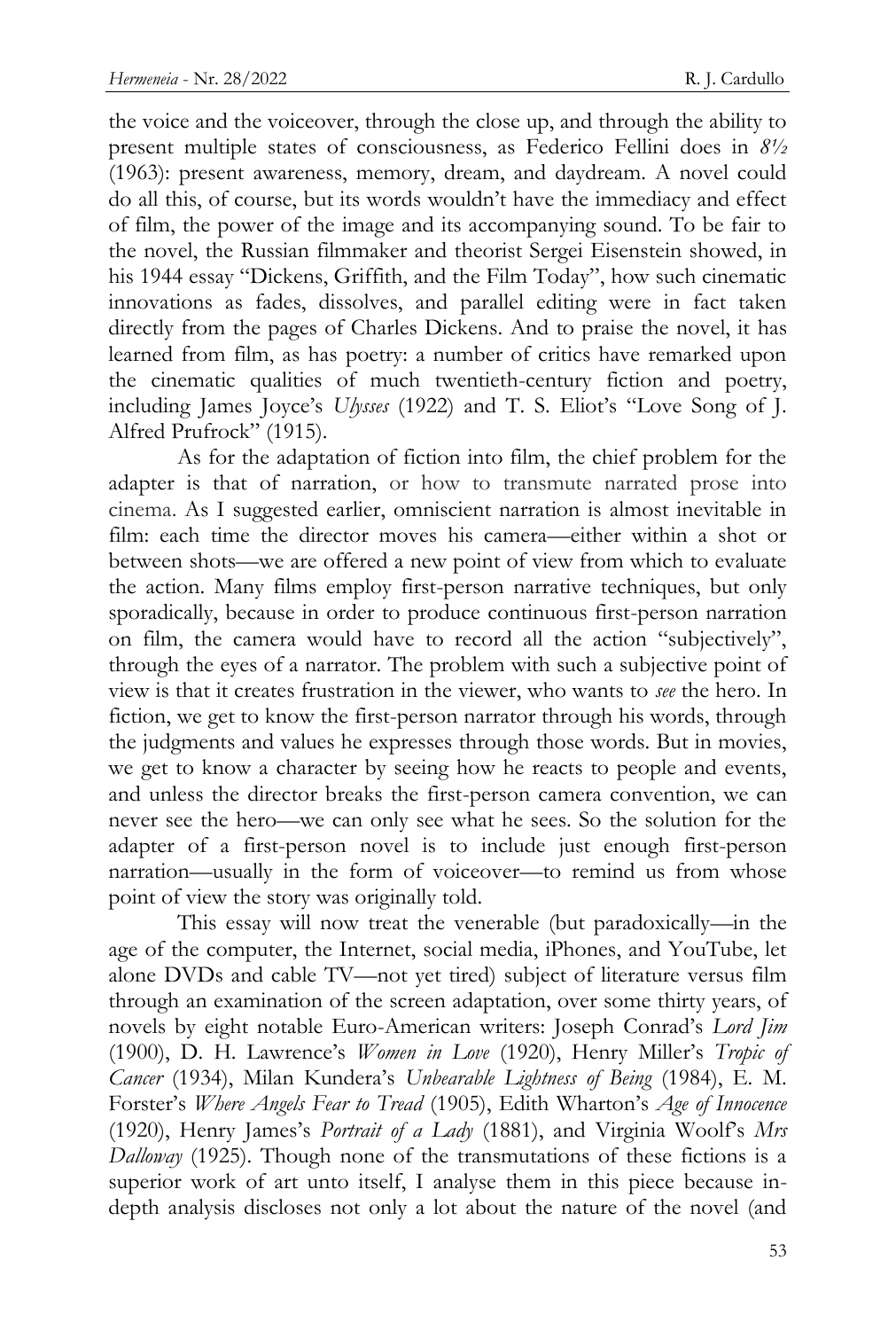shorter forms of fiction), as well as the cinema. It also uncovers, in depth, what can only be called these films' state of aesthetic limbo.

## **Lord Jim**

Richard Brooks's 1965 version of *Lord Jim* raises the question of whether one likes films, in addition to whether one likes Conrad. Much of the picture is extraordinarily well made, and Peter O'Toole's performance in the title role is touched with the poetic; but the revisions, deletions, and additions to the original have the effect of changing the subject under discussion. I am thinking only of those who know the book when I say that they may find this film enjoyable as such. Is the phrase "as such" tenable? The point seems worth exploring when a novel is an accepted classic and the film that has been derived from it has certain virtues of its own.

It seems to me hypocritically naïve to go to a film version of such a book expecting or hoping that no changes at all have been made and being shocked at discovering otherwise. All of us know that the times when the novel has not been altered or wrenched out of shape are rare. (*David Copperfield* [1935, George Cukor]? *Great Expectations* [1946, David Lean]? *Wuthering Heights* [1939, William Wyler]? It would require a fresh look to make sure.) But beyond sad experience, there is the fundamental fact that, even in understanding hands, adaptation cannot mean mere reproduction. To belabour the obvious, there is the sheer matter of time: a film that included all the dialogue in an average novel would run perhaps twenty or twenty-five hours. But there is the even more fundamental fact that a novel exists in its prose; to put it into pictures—to substitute actual places and persons for places and persons that are meant to be suggested inside one's head by the author's words—is to put Conrad largely out of the question and to make demands on another aesthetic. Even to take the synopsized plot—intact, without rearrangement—is not really to be faithful: it is merely to extract a skeleton, which turns to rubber when it is extracted and which can be hardened into bone again only if the new, cinematic flesh that is put on it is moulded by that new aesthetic.

It is purely academic to argue from the above that adaptation ought not to be attempted. The history of film is the history of adaptation, usually from novels. It is true that the best films—with rare exceptions like Pudovkin's 1926 version of Gorky's novel *Mother* (1906)—are original works or are liberal adaptations from inferior fiction that could only be improved by adaptation. But the amount of useful original material written for the screen has never been enough to fill it, and the attraction of certain novels has been understandably strong. As in this case. (I wonder only why *Lord Jim* has been relatively neglected; the one previous version I know of was made by Victor Fleming in 1925, in the silent days.) Besides, there is the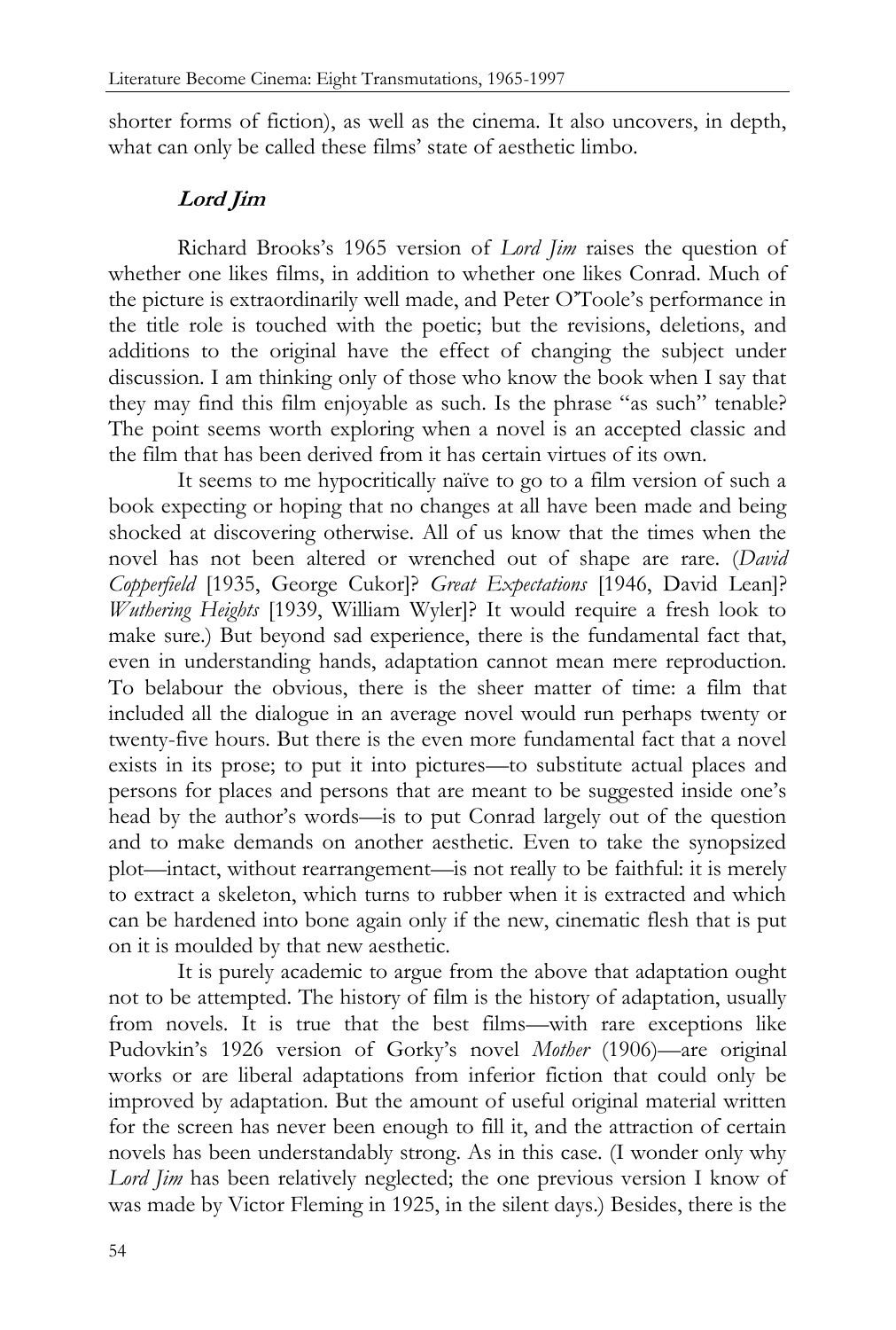added value of a famous title. So it is mock heroics to play Canute to the sea of adaptations.

Still, the paradox remains: one enjoys much in this film *at the same time* that one is disconcerted by the changes. But if it is fruitless to complain of changes as such or of the very practice of adaptation, how can the dissatisfaction be resolved? (Not merely by staying away if, like me, you often get various kinds of pleasure along with the dissatisfaction.) One helpful method, when a good or great book is involved, might be the recognition of a Third Force: one that is neither the original novel nor an original film. In music there is an ancient tradition of variations on other composers' themes, and no one complains because Brahms and Rachmaninoff have, each in his own way, been "unfaithful" to Paganini. Robert Lowell showed in *Imitations* (1960) that a related process is possible in poetry. Not to equate Brooks with these gentlemen, but perhaps the same attitude could apply to this kind of film. In the most rigorously artistic view, the cinema has demands to be filled in faithfulness to itself; it needs to be as self-centred as any other art. Anything else leads to adaptations petrified with reverence (the 1960 film of Lawrence's *Sons and Lovers* [1913], for example). From this point of view, there seems to me a place for "variation" films: to be judged by standards analogous to variations in music and poetry. To wit: has the adapter exploited the original material satisfactorily? Does he justify his alterations?

One obvious objection to this approach is that Brahms's variations are in the same medium and are not intended to produce the same effect as the original work; Brooks's variations, in a different medium, *are* so intended. But unless we are going to dismiss automatically as rape every film of every worthy novel, then we need some way of appreciating them as what they are: since they cannot, in the nature of the case, be the novels themselves. The work of the adapter *judged as possible contribution*, rather than being arbitrarily dismissed as vandalism, seems one viable approach. Let us shelve the literary-purist view that the film's success must be judged by degree of fidelity, and instead judge whether the changes help the film, as film, to arrive at the same general effect; further, whether the changes show virtuosity in the new medium and thus actually add artistic values that were not possible in the first medium. (This, of course, in addition to those original elements that are retained and simply translated.)

By these standards, some of the changes in the script of *Lord Jim* are understandable: the untangling of the time-skein, for instance. But many are incomprehensible. Why, for instance, is the ship *Patna* in the midst of a storm when she strikes the obstacle? Surely it is less pictorially trite and dramatically much more conducive to Jim's later shame if, as in Conrad, the officers panic *before* the squall breaks. A large addition in the script is more understandable but less excusable: a character called The General has been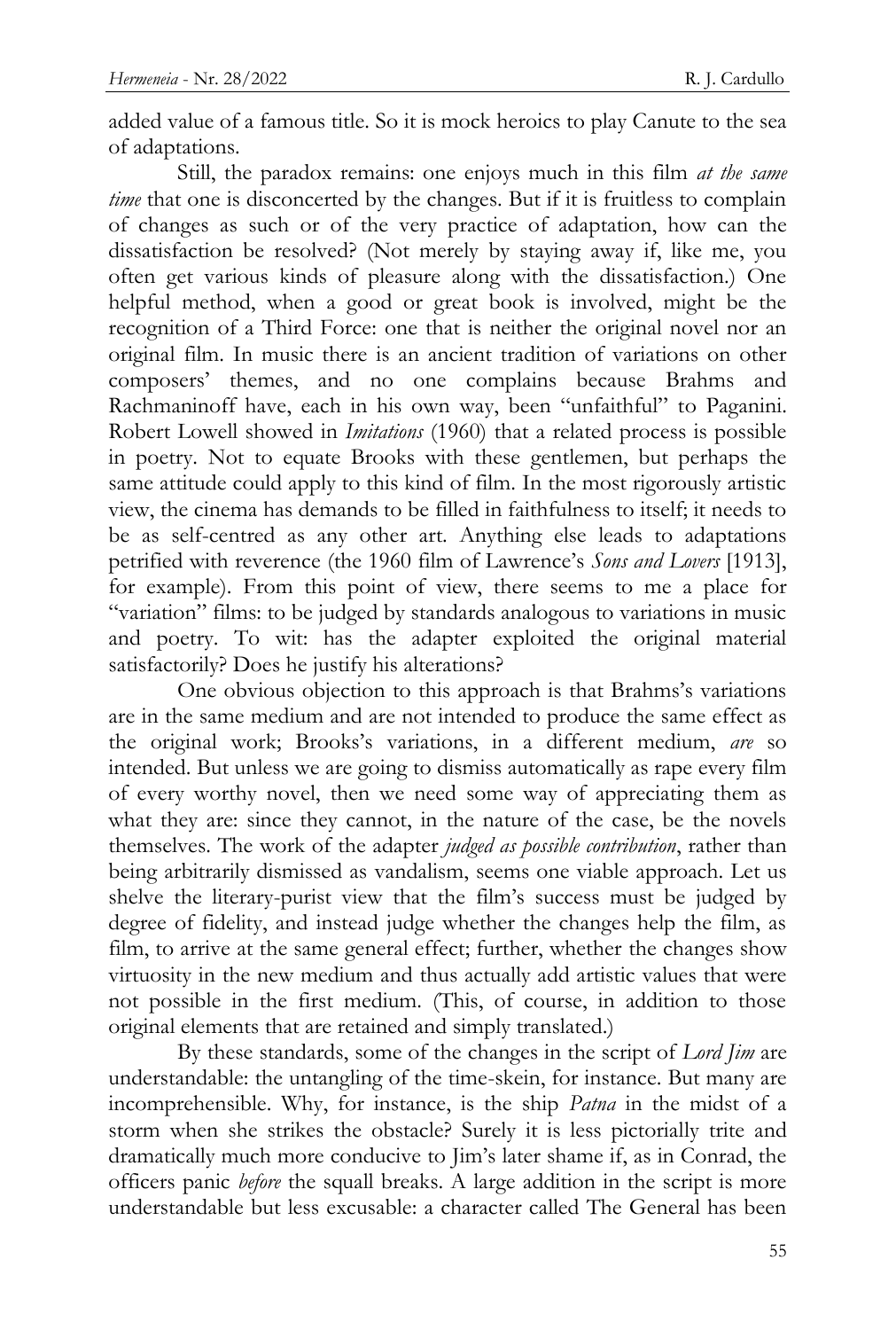invented, a dictator who tyrannizes the fictional country of Patusan and against whom Jim leads a revolution. I would guess that this whole episode is the producers' back-formation. They realized that the film would have to be shot partially in some Oriental location (Cambodia, as it turned out) as well as in studios; that to follow the synopsized Conrad story, as is, would give them a film of perhaps 100 or 110 minutes; that they needed a longer picture to justify the high prices they would have to charge even if it were shorter. Therefore they had to put in more story; and Brooks has supplied an extensive action-packed episode, with heavy implications about the People and Freedom. The General himself is one more try at the new-style philosophizing torturer, two of whose better incarnations can be found in tow novels: Arthur Koestler's *Darkness at Noon* (1940) and Bridget Boland's *The Prisoner* (1954). Eli Wallach plays him equally derivatively, with no suggestion of the necessary force.

Other changes—regrettable even by "variation" standards—are too many to detail, but two must be noted. By building the General (out of the character of Sherif Ali from *Lawrence of Arabia* [1962, David Lean]?), Brooks has diminished Doramin, thus making Jim's last action less inevitable. Second, the pervasive tone of the script misses the important Conradian irony. It is all written as straight tragedy of honour—neo-Elizabethan style—without the ambience of the modern view that Conrad uses to keep his fiction from being stiffly absolutist. As a "variation" film, then, *Lord Jim* shows expansion without inner justification; change of key to its detriment; italicizing of theme to disproportion. What John Osborne's script for *Tom Jones* (1963, Tony Richardson) is supposed by some (not by me) to have accomplished, will hardly be claimed for Brooks's script here. It is different but not equal.

But Brooks also directed, much more successfully than he adapted; and it is in this area that the cinematic values, as such, begin to appear. The montage section of Jim's marine training is swiftly and engagingly done, and the battles are clear, spacious, convincing. Some scenes that depart from Conrad—like Jim's last moments—are in themselves good film episodes. Of course Brooks had the help of one of the best film editors, Alan Osbiston. It may be true, as some believe, that critics overestimate the editor's contribution. I note, however, that this is by far the best direction that Brooks had done up to this point and that J. Lee Thompson—whose taut *Guns of Navarone* (1961) was made with Osbiston's help—did not made a bearable film after he changed editors. As for cinematography, Brooks had the asset of Freddie Young, the superb cinematographer of Lean's *Lawrence of Arabia*.

In the large cast Paul Lukas, as Stein, is outstanding, displaying a magical power to move us. Daliah Lavi, as Jewel, is also outstanding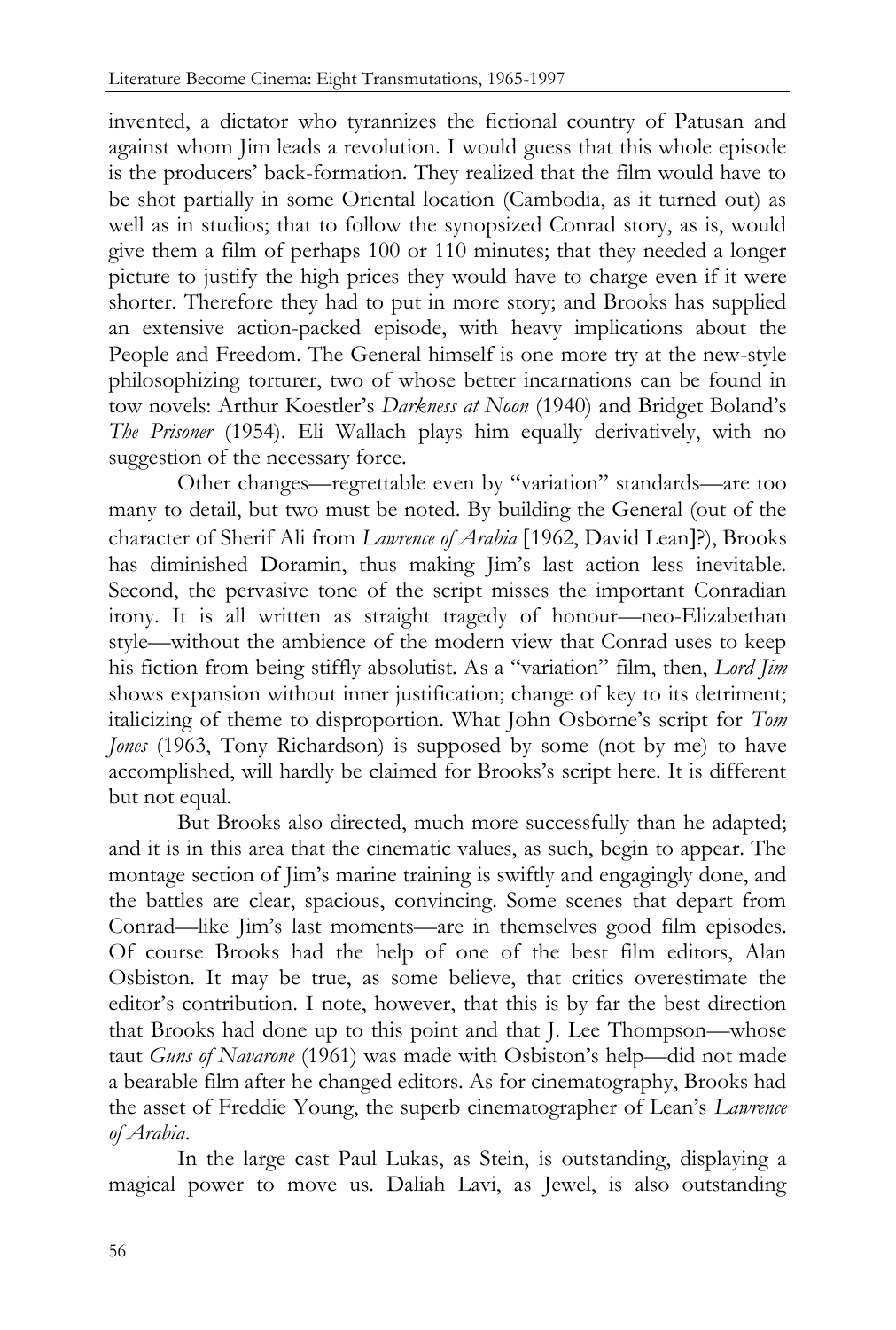because she is so bad. She is duskily lovely, but when she opens her mouth, she becomes a lump. And there is O'Toole as Jim. His work is the premier example in this picture of the benefits that a "variation" film can add. Obviously, the character is, as written here, a simplified version, without much of the original's humour or conscious self-dramatization. But the Conradian quintessence is there, a man torn in an agony that would not bother all men, although many might wish that they were capable of it. Peter O'Toole's person, voice, and performance heighten this romantic truth, making a somewhat different character from the original but nonetheless a fascinating and affecting one.

There are certainly resemblances between O'Toole's Jim and his T. E. Lawrence; but besides the fact that his King in *Becket* (1964, Peter Glenville) showed that he is not limited to this kind of part, there are subtle and lovely differences in Jim: the sheer sunny happiness of the early scenes, the hushed shock at discovering what he is capable of doing. (Much of the later portion is played in daring gradations of *piano*.) His last glance at the sky before he dies is that of the man who "goes away from a living woman to celebrate his pitiless wedding with a shadowy ideal of conduct" (Conrad, 372). All in all, this variation on the character of Conrad's Jim—simplified by Brooks but enriched by O'Toole—is as good a justification as the whole matter of adaptation is likely to get.

#### **Women in Love**

The number of times that fine fiction has been made into good film can almost be counted on your fingers; and you won't need another finger for the 1969 picture of D. H. Lawrence's *Women in Love*. Still, some of the cinematic elements are remarkable.

The screenplay is, inevitably, the least successful of those elements. It was written by the producer, Larry Kramer, and it sniffs out the "action" the way those French pigs are supposed to sniff out truffles. There are snatches of discussion left in the script, but the balance is in favour of dancing and lovemaking and swimming and sledding. Certainly all those things are in the book and certainly a film lives by motion, but the balance is quite different in the book, where the action exists for the sake of selfdiscovery and thought. The crucial chapter in the book, the conversation when Ursula goes alone to Rupert Birkin's house for tea, is reduced to a snippet, yet Kramer retains—unexplained—nutty old Mrs Crich and her dogs. We get a syllabus tour of the novel until we arrive at the last section, in Switzerland, where a whole new picture seems to start and to go on at length, because the transformations in Gerald Crich and in Gudrun are even more difficult for Kramer than they were for Lawrence.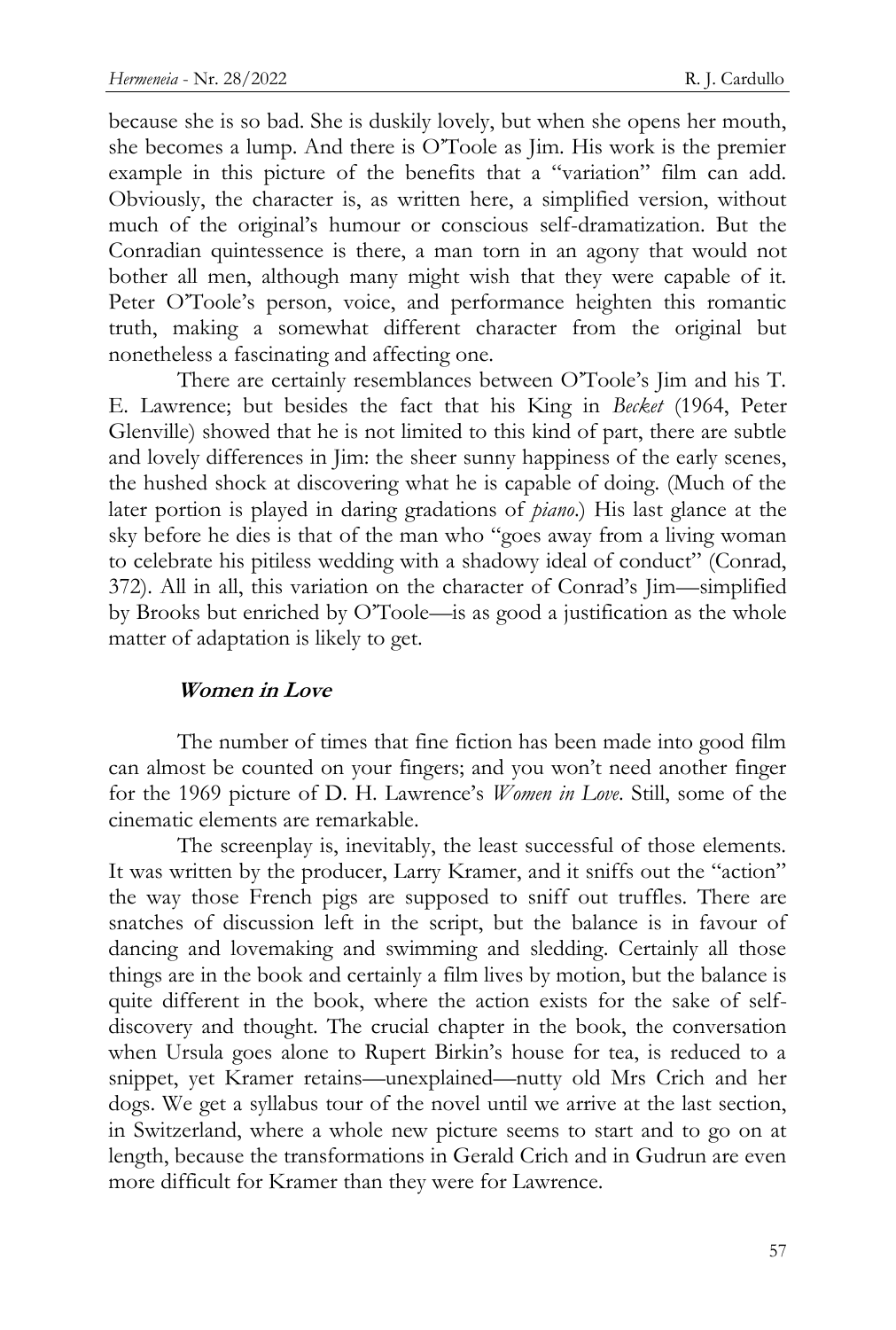Gerald is played by Oliver Reed, one of the film's best choices. The character is an unsatisfying one, to begin with. Lawrence modelled this turbulent, idealistic, unconsciously homophile man at least partly on J. Middleton Murry (ironic because Lawrence presumably didn't know that Murry was having an affair with Mrs L.), but the model was insufficient. Reed works hard and well to realize the part. He is growing as an actor in this picture. He carries himself with increasing seriousness, without the oily, smug sexiness of his first films, with an interest in inner complexities and a growing ability to substantiate them. But Alan Bates, as Rupert Birkin, is once again Alan Bates. The film's best chance for success lay in the casting of this role. The actor of Birkin might have supplied some complexity to compensate for the thinning of the original material in the script. Bates is a smooth, silky actor with some schoolboy honesty and mild intelligence but no mystery and no conviction of pain. There is just one moment when he touches Birkin depths—at the *al fresco* luncheon where he eats a fresh fig and discourses about sexual parallels. Otherwise, just a pleasant young leading man.

Jennie Linden plays Ursula with wit and passion, and her film début once again demonstrates the English miracle of producing young actresses in command of style. Glenda Jackson plays Gudrun, originally the younger sister, though that relation is not credible here. Jackson is a very fine actress, but she will probably never be a box-office star because she is not interested in star "sympathy", either in the parts she chooses or the way she plays them. She is not an actress in order to be loved but in order to act. Her Gudrun catches the buried wildness, the appetite for self, of this New Woman.

The costumes by Shirley Russell are wonderful, just sufficiently dramatic. The settings by Luciana Arrighi insist just sufficiently on their presence. And the colour photography by Billy Williams is lush. Overly lush, I think, in wheat fields and woods. The director, Ken Russell, was evidently out to make Nature "perform". The wheat fields are so golden, the pine-woods so healthy, that there are uncomfortable, Beautiful reminders of *Elvira Madigan* (1967, Bo Widerberg). Russell is also nervous about "cinematizing": he throws in fancy, superfluous dissolves, mirror shots, a sideways sequence, and other evidences of insecurity. A pity, because when he faces his material straight on, he shows talent for human revelation and for the camera motion dictated by it. The dance sequences spoofed Russian ballet and Dalcroze—are nicely handled, and the nude wrestling scene between Rupert Birkin and Gerald Crich is done with tact, stated but not exploited, so that it supplies the homophile element that disturbs, in differing ways, all four principals.

Lawrence's novel—whole-souled, often beautiful, sorely imperfect—is his largest inquiry into the opportunities and burdens of new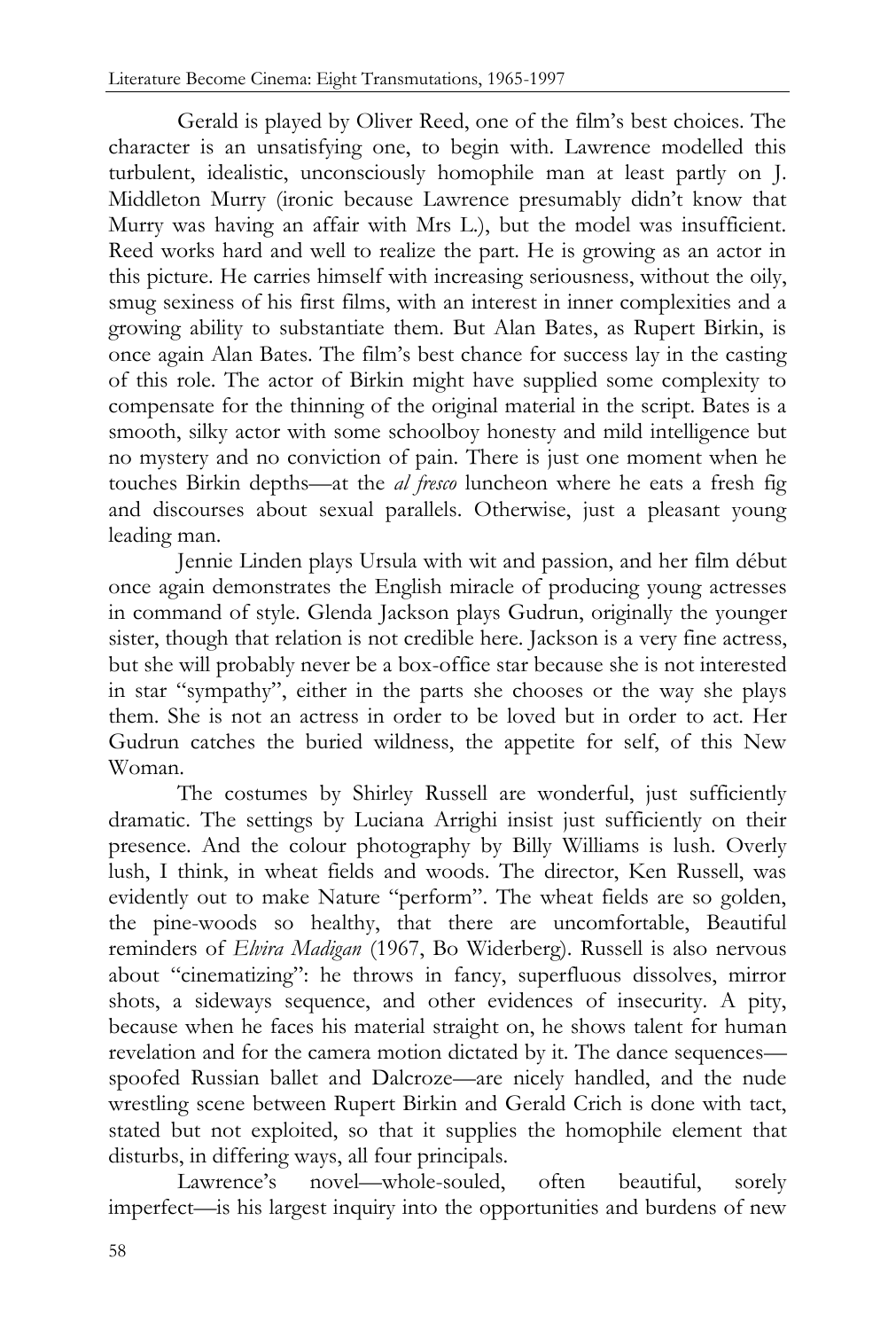freedom, with its men and women trying to understand more about love and sex and affinity. But it depends, for its continuing validity, on its moment in social and artistic history. It depends on its *form*, as a novel published in 1920, for that validity. It is as a 1920 novel that the freshness of it, such as it is, remains fresh. Restated fifty years later, in someone else's new medium, the themes seem somewhat dated—even if it were possible to make a good film of a novel whose life is in its thought.

#### **Tropic of Cancer**

The first thing we see is a fountain, spurting; the next is a bidet, spurting; and away we go on Joseph Strick's 1970 film tour of *Tropic of Cancer*. These two shots symbolize the whole picture. The world of Paris and what Henry Miller called the world of fuck are all that Strick's film is concerned with. Heaven knows (if that's the right reference) that those elements are prominent in Miller's novel. But Strick has used the same principle here that he used in his abortion of Joyce's *Ulysses*: he has picked a famous and respected novel with lots of sex in it and has been chiefly faithful to the sex. The damage in this case is much less than with *Ulysses*  because Miller's novel is very much smaller than Joyce's in every sense, so there simply is less to omit, but the formula is the same: find a critically celebrated, sexy book, and under the guise of homage, exploit the sex.

Consequently, we see a parade of breasts and of female pubic hair, and we hear—often—all of Miller's four-letter words, plus one particularly vivid six-letter one ("squish"). All the material has been taken from the novel. So, too, are a few passages of non-sexual ruminative prose including the book's conclusion. But the sum is a long way from representing the novel, because Strick has left out Miller. There is no hint in this film of the two most important elements in the book, from which everything else proceeds. First, the hero—Miller—is a writer. Strick gives us not the slightest hint of this. Second, he has come to Paris to write, as an escape from America, which he loathes. He loathes a lot about Europe, too, but Paris is freedom, America is prison, here is where he can fulfil himself as artist and man; and his sexual gallivanting is part of his declaration of artistic and environmental release, after almost forty years of slavery and constriction. All the film shows us is an amiable fellow, drifting around Paris, mooching on his friends, laying girls.

This leads to another defect. As he did with *Ulysses*, Strick has updated *Tropic of Cancer* to the present. Not credible. First, the group of American expatriates do not seem like contemporary men, in manner or thought; they have a Hemingway-Fitzgerald air to them. Second, the sexual liberation of France vis-à-vis the United States was very much less marked in 1970 than in 1930, both in life and literature. The tone of the present has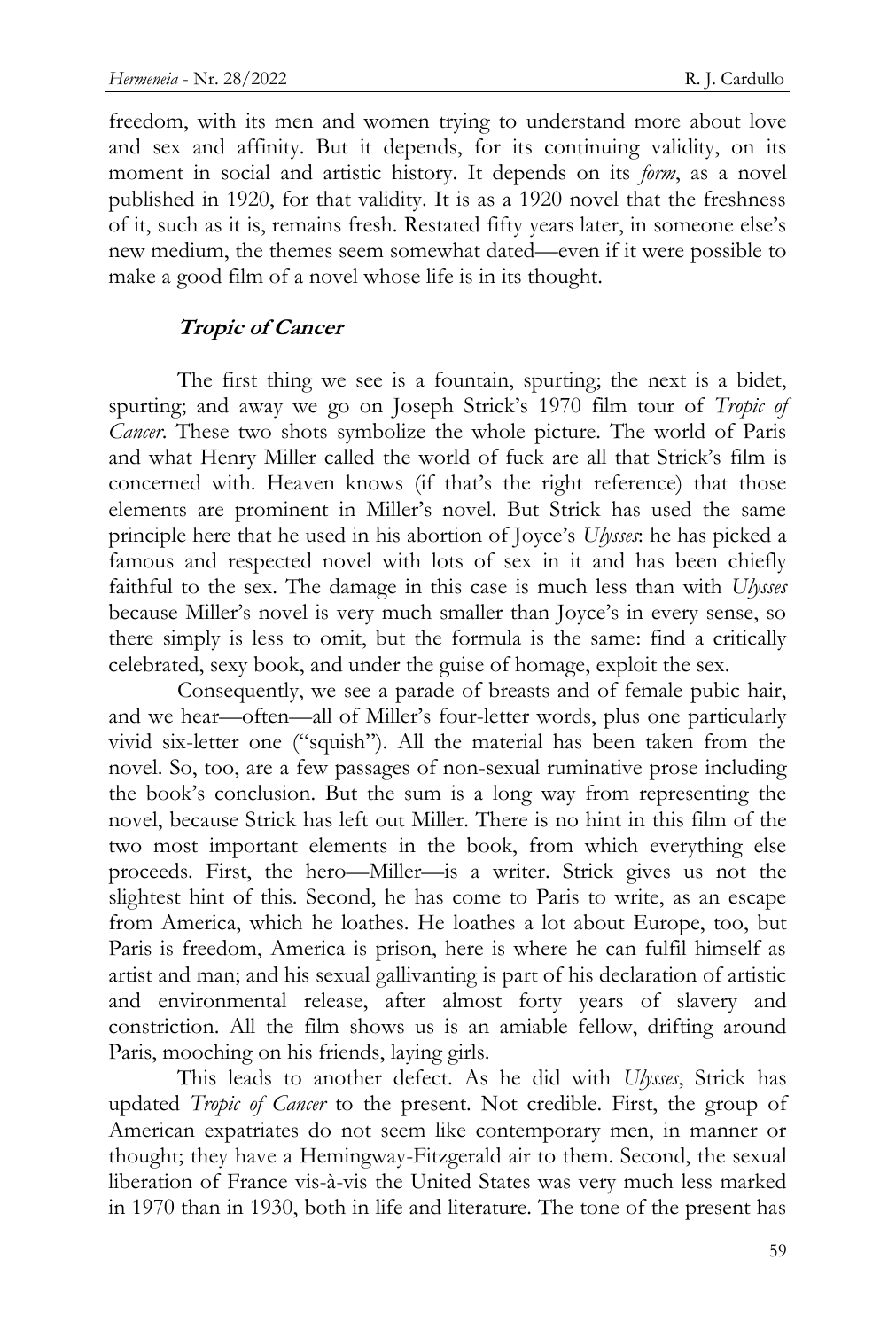a cracked ring.

Some credit does go to Strick and to the co-author of the script, Betty Botley, because they have not tried to impose a formal story on Miller's rhapsody of flow. They have rearranged and reassigned some material but have tried to keep a sense of ease and happenstance. And, admittedly, the film does get some humour from time to time by reason of the glandular pitch at which it operates. But when Strick gives us the nonsexual passages on the soundtrack, he resorts to obvious Terry Southern touches by showing us shots of tanks and soldiers and parades—shots that considerably straiten Miller's larger intent in his remarks about the hollowness and dissatisfaction of life. And, of course, Strick uses by-now platitudinous modern editing: jump-cuts *à la* Godard in the middle of sequences, plus glimpses of events past or to come.

We even get a quick look at old Henry Miller himself in one montage; the young Miller is played by Rip Torn, with some of the appealing goofiness that he showed in Milton Moses Ginsberg's 1969 film *Coming Apart*. (Those two pictures must have made Torn, at the time, Filmland's champion copulation-simulator.) But the best performance is by James Callahan as Fillmore, the American who cracks up and has to go home.

The presence of lots of girls who have lots of everything clarifies something about the novel that is even clearer in the picture. The sexual viewpoint is pure male-chauvinist; the girls are, or might as well be, faceless. To Miller, Paris is a harem, and he is a newly crowned sultan sweating to make up for lost tail. This view of woman-as-utensil is much more apparent now, long after the female revolution, and it is underscored by Strick's lavish, impersonal display of women's liberated fronts.

# **The Unbearable Lightness of Being**

Milan Kundera's *Unbearable Lightness of Being*, according to some, is a great novel. Maybe. Of greatness, tomorrow's critics are better judges than today's. But one point is sure: Kundera is the greatest café companion imaginable. To be seated across a small table from him with drinks or coffee cups between us, which is where his books seem to put me, certifies the sometimes dubious existence of civilization, even though Kundera's discourse wryly turns civilization over to show its underside.

What wit, what tacit grief, what quiet terror, what fresh insight into received ideas, what poignant interplay between eroticism and the political climate in which various lovers go to bed. And what nonchalance about traditional novelistic structure—a blitheness tolerable only in a writer with diamond-cutter's control. Reviewing an earlier Kundera novel, *The Book of Laughter and Forgetting* (1979), Robert M. Adams wrote: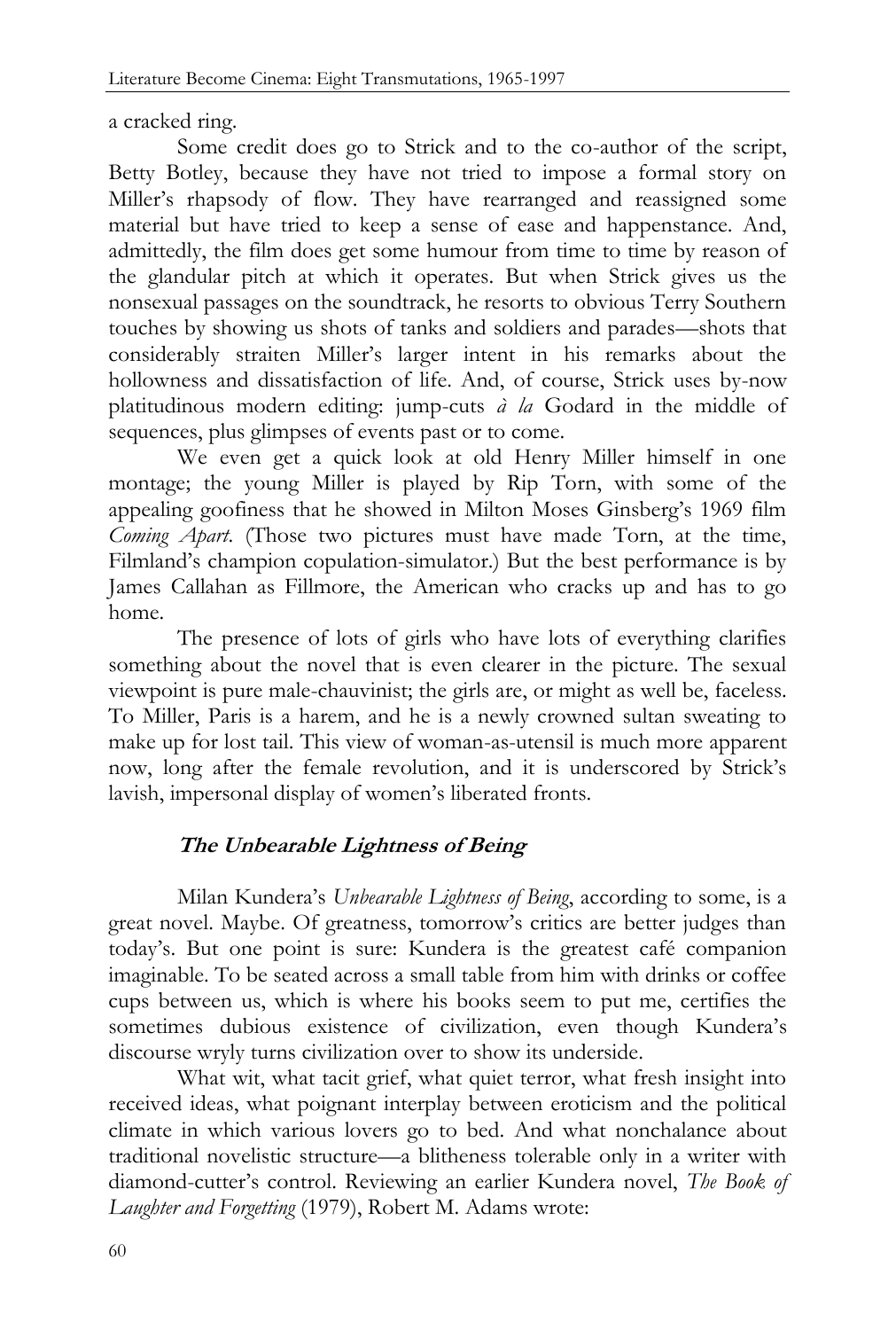A constant interweaving of fantasy and realism, surreal metaphor and prosaic literalness, is characteristic of Kundera's technique. He intervenes frequently to address his readers directly, question his characters, recite his own experiences, or account for his authorial proceedings. He is particularly careful to leave undefined the relations between episodes of his novel; it is the reader's business to make of these relations what he can. Again and again in this artfully artless book an act or gesture turns imperceptibly into its exact opposite. . . . These subtle transformations and unemphasised points of correspondence are the special privileges of a meticulously crafted fiction. (Jones, 207)

Word for word these comments apply also to *The Unbearable Lightness of Being*. I would add only, in small dissent, that Kundera's intent to charm, and the knowing pathos of that charm because it comes from an exile writing about a country in bondage, is ultimately a bit theatrical.

Still, I've quoted Adams at length because he cites the important aspects of Kundera's work, and it is precisely those aspects that are missing from Philip Kaufman's 1988 film of *The Unbearable Lightness of Being*. Only a director with gifts analogous to Kundera's might have approximated the book's "artfully artless" qualities—say, a Godard or Makavejev at his best. Otherwise we were bound to get more or less what we got: plot elements extracted, connected, expanded, contracted. The depth and sparkle and shadow of Kundera's novel depend on the different glimpses of his story he gives us as he talks all around it. Without that context, the story itself is rather banal, disjointed, arbitrarily manoeuvred; and without that context, the film has only a tenuous relation to the book.

Does knowledge of the book prejudice a prospective viewer of the film? Well, it made this prospective viewer hopeful. I hoped at the time that Philip Kaufman, the director and co-author of the screenplay, would expand the capabilities he had suggested in the past. (*The Right Stuff*, from 1983, and a remake of *Invasion of the Body Snatchers*, from 1978, are his two best previous films, both of them competently done.) I hoped that Jean-Claude Carrière, the co-author, who had often worked with Buñuel, among others, would help to liberate the screenplay from convention. But the collaborators chose to make a film of a book that Kundera expressly did not write, a traditional, continuous, mostly present-tense novel.

Not only are the characters shorn of the Kundera context, they are shorn of characteristics so that they can slip more neatly into regular film slots. Of course the book had to be compressed—the picture runs almost three hours anyway—but Kaufman and Carrière have done their compressing less with an eye to condensing the original than to transforming it into a well-behaved film with good, conventional narrative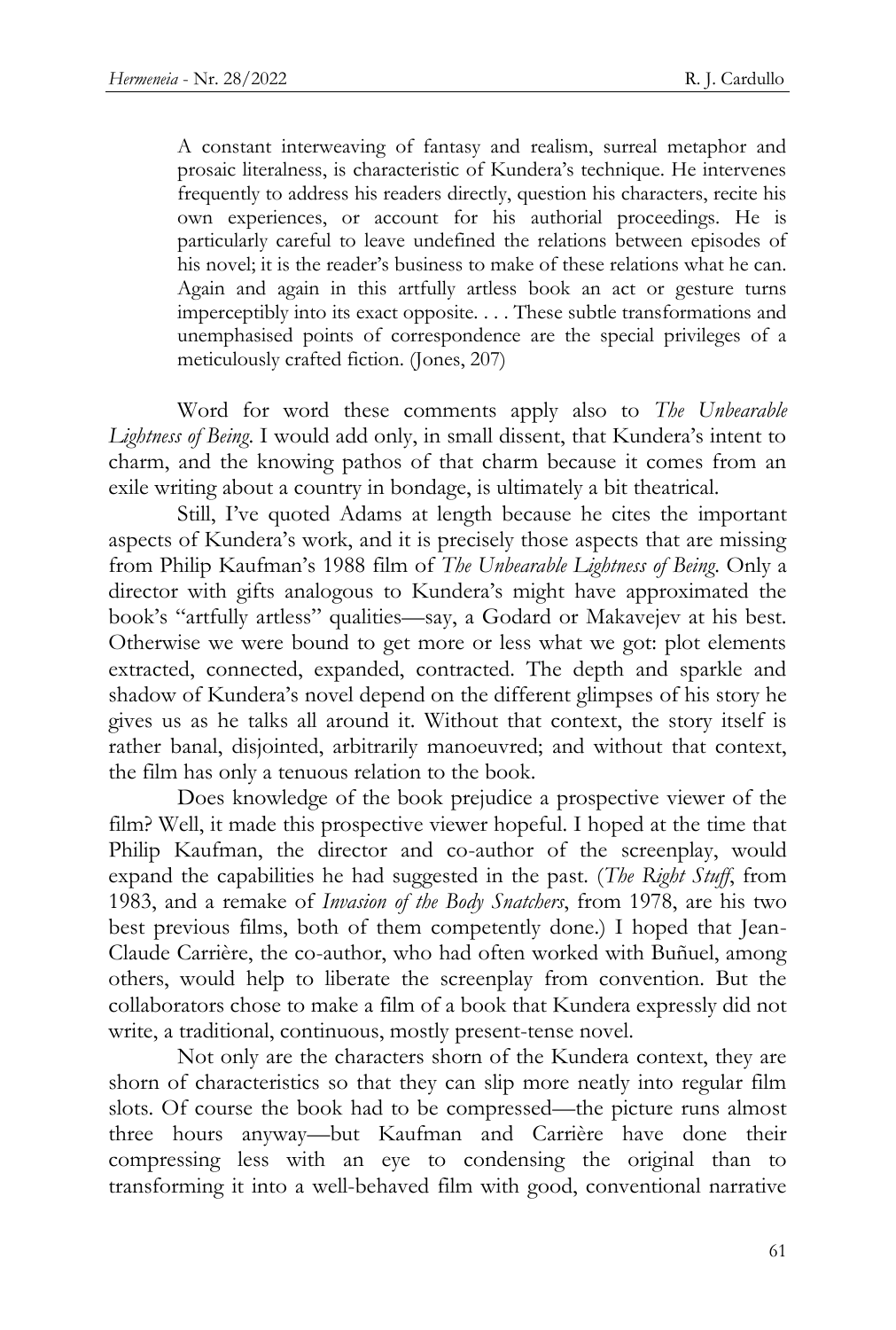manners. Tomas, the central figure, is shorn of a previous marriage and of the son who grows to manhood and a life contrapuntal to his father's. The three other chief characters—Tereza, Tomas's wife; Sabina, his most recurrent mistress; and Franz, Sabina's principal other lover—are also shorn. Sabina comes off best for a negative reason: there's less of her background in the book to shear away.

Virtually none of the themes that Kundera weaves through his novel, that give the novel *its* character, is broached: compassion, cyclical repetition, Beethoven, the theological implications of shit, and others many others. As for the theme in the title, it's mentioned once. (I don't know what the title can mean to those who haven't read the book.) So is kitsch, which is one of Kundera's major motifs. The Oedipus theme is mentioned in the film, only to be mangled. What we are left with is just a story—not particularly enthralling by itself—in which, in the Prague of 1968, lives and works an attractive, philandering young brain surgeon named Tomas. The movie opens in a hospital, where a nurse strips for him behind clouded glass while other doctors watch; even their patient sits up to look. This beginning made me expectant. Had they made the book into a comedy? This would emphasize only one of its tones; still, it might make a lively picture. Soon, however, the pace slowed to a plod, relieved frequently—by passionate couplings.

Tomas's meeting with Tereza, his falling in love, their marriage, their flight to Geneva after the Soviet invasion, their return, the results of Tomas's one overt political action, the Sabina episodes with and without Tomas—all these are stitched into sequence, but the more we see, the thinner the film becomes. Even (or especially) when incidents are expanded from the novel, they are thinned. The marriage, which is one sentence in the book, is spun out into a heavily comic "big" scene. The nude photographing of Sabina by Tereza and vice versa is much expanded and is given a homoerotic suggestion. (The book treats the scene as a teasing frolic between two members of Tomas's harem.) These scenes are typical of Kaufman and Carrière's predictable choices, which eat up screen time that might have been used to Kundera's advantage.

There are good touches. Early in the film Tomas goes to a hospital in a spa to perform brain surgery. Outside, a band is playing a waltz; Tomas hums along as he saws his patient's skull. The Soviet invasion of Prague is excellently done—Sven Nykvist is the cinematographer—blending newsreels with shots that include Tomas and Tereza. (Still, riots may not be so difficult: the best part of Spielberg's attenuated *Empire of the Sun* [1983] is the rioting in Shanghai.) And the screenplay does honour one point in the book: Kundera's insistence that we know in advance about the fate of Tomas and Tereza. The film, like the book, ends with ironic happiness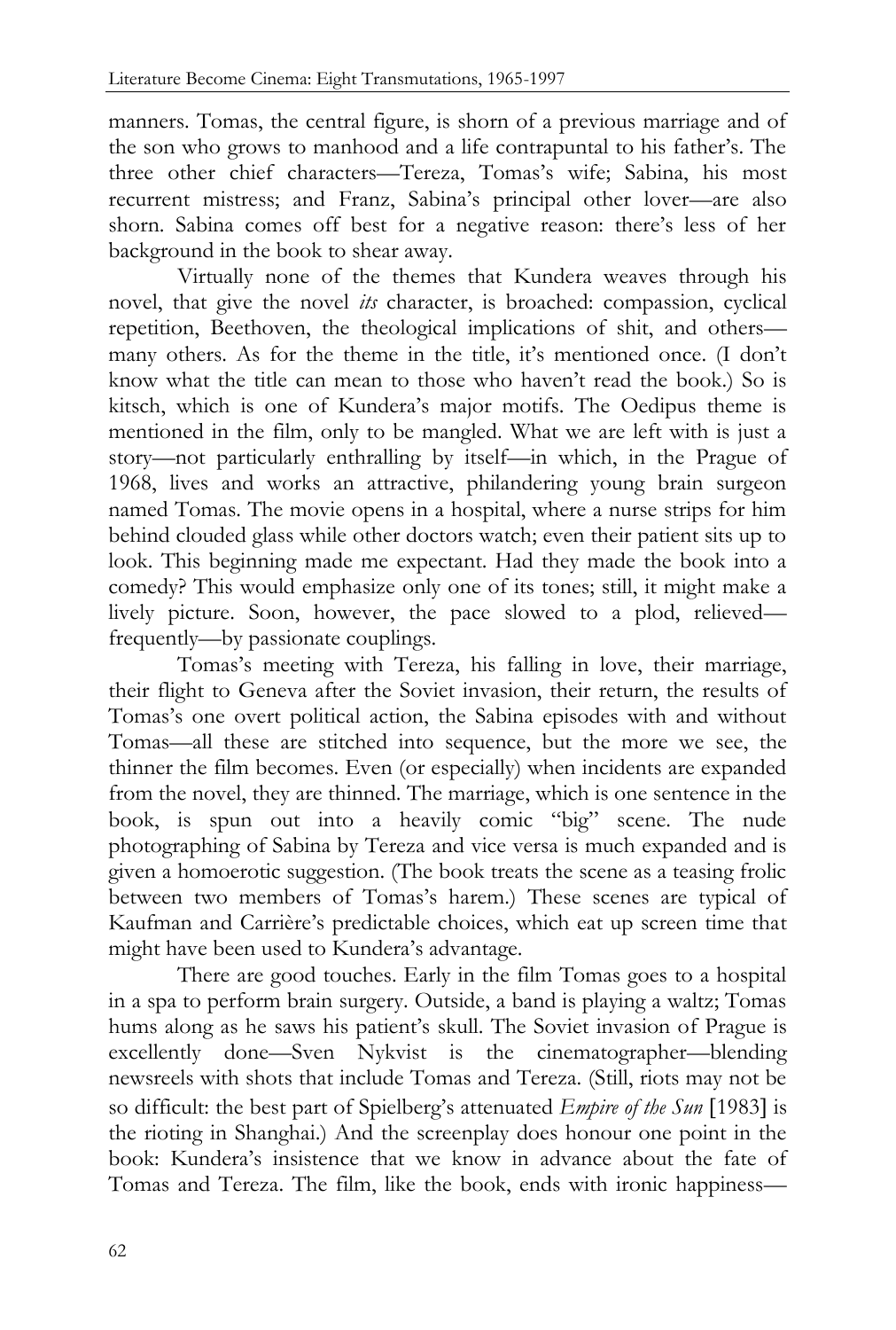their finish just ahead of them.

The film's best investment is in the cast, and Kaufman's best achievement is what he does with his actors. Juliette Binoche, the French actress who was in *Rouge Baiser* (*Red Kiss*; 1985, Véra Belmont), gives Tereza the right vulnerability and sweetness and desperate strength. The Sabina is Lena Olin, the Swedish actress who was the young woman in Bergman's *After the Rehearsal* (1984). How Olin has grown in spirit, guile, variety! She creates, to use an old-fashioned noun, a true bohemian. The Dutch actor Derek de Lint is appealing in what is left of Franz's character. (Because of the international cast, I'd better note that the film is in English—not Czech.)

Daniel Day-Lewis, who was the cockney gay in *My Beautiful Laundrette* (1985, Stephen Frears) and the Edwardian prig in *A Room With a View* (1985, James Ivory), comes on like a house afire as Tomas. (His hair darkened, he looks like a more supple Maximilian Schell.) But Day-Lewis's role is so sparely written, its dialogue so bald and trite, that the director seems to have relied on him to fill it out with acting. Day-Lewis tries his best. For instance, every time someone opens a door and finds him on the threshold, he goes through a little facial ballet to suggest complexities around the skimpy lines he is given to speak. It's clear that if the part had really been written, instead of being sketched at length, Day-Lewis could have carried it.

#### **Where Angels Fear to Tread**

To some nineteenth-century Anglophone writers, the romantic land of passion and trial was Italy. Nathaniel Hawthorne, Robert Browning, and Henry James are among those who thought that the social mores and emotional depths of their own cultures were put to the test in Italy. For us, Italy may have become the source of Armani and high cuisine, but, for them, it was a furnace where primal flame burned through figurative and sometimes literal corsets. No twentieth-century writer more fully subscribed to that view than E. M. Forster, a fact emphasized by the 1991 film made from *Where Angels Fear To Tread*. This novel, Forster's first, is almost diagrammatic in its contrastings of England and Italy, of upper-middle-class English decorum and indecorous, unbuttoned Italiana; and the screenplay, by Tim Sullivan, Derek Granger, Charles Sturridge (who also directed), is faithful to this scheme.

But once again, in the adapting of novels to films, fidelity is not necessarily helpful. The basic trouble here, to put it elementarily, is that a film is not a novel. The quintessence of Forster's method is that his story progresses from propriety to melodrama—ending in a baby-stealing episode that is right out of mid-Victorian theatre—and that he tells it all in a calm,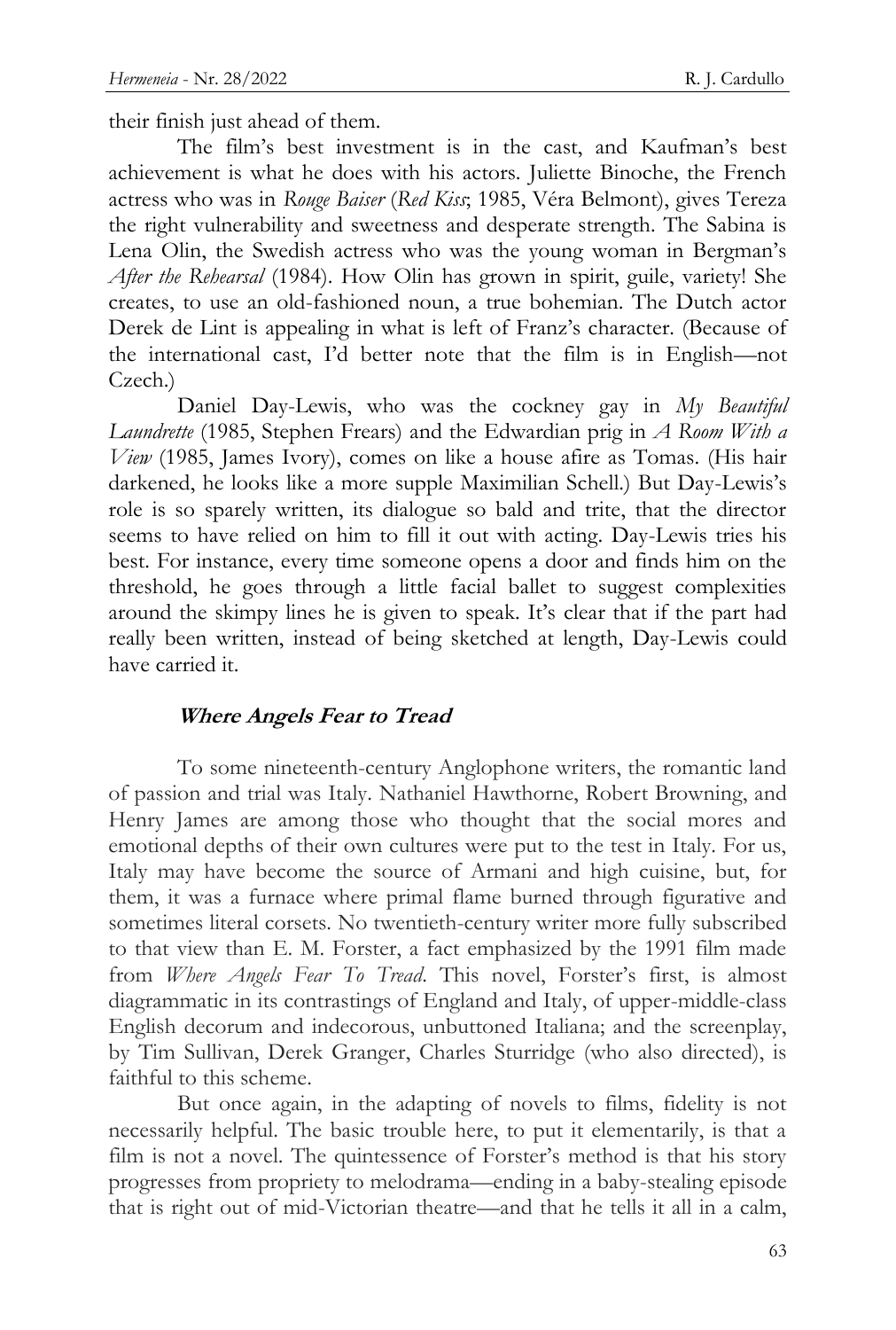wry, shrewdly observant manner. The tone contrasts comically and sometimes poignantly with the tale. It's as if the contrast between Italy and England within the story were mirrored in the contrast between the story and the voice of the narrator.

Now this contrast, between story and narrative tone, is precisely what the film does not capture—probably no film could. Sturridge directed *A Handful of Dust* (1988) and came respectably near the Waugh texture, but this was in some degree easier because the tone of Evelyn Waugh's dialogue is fairly close to the tone of the book as a whole. If the actors merely speak Waugh's lines, they achieve at least something of the flavour of Waugh's novel. This is not true of Forster's book. Forster doesn't envy his characters, as Waugh does: he reveals them. Plucked from their context, they leave the novel far behind, especially that essential contrast between them and their prose environment.

Sturridge makes it worse. The story's initial situation is complicated, and the screenplay doesn't clarify it quickly. Lilia (played by Helen Mirren) is a widow, close to her ex-mother-in-law, Mrs Herriton (Barbara Jefford), and the surviving Herriton children, Philip and Harriet (Rupert Graves and Judy Davis). Lilia, leaving her own small daughter with Mrs Herriton, visits Italy with a friend, Caroline (Helena Bonham Carter). It takes too long to understand Lilia's relationship to the Herritons, and the film never clarifies who Caroline is. More: some of the dialogue is spoken incomprehensibly— Sturridge knows it so well that he hasn't always been able to tell when it is mumbled—so this picture has its share of murk. Michael Coulter's camera seems commissioned to underscore the murk with a dark palette, in England and abroad.

When Lilia sends word of her engagement to a young Italian in the Tuscan town where she is staying, Mrs Herriton dispatches her son (and Lilia's brother-in-law) to rescue the woman from Italian wiles. Too late. Lilia is already married. Subsequently, after Lilia dies in childbirth, Mrs Herriton sends both son and daughter to get the child and bring it back for a proper English upbringing—something Caroline also wants to do. The climax, an unhappy accident, is treated by Forster with tact and by Sturridge with clumsiness.

That excellent actress Judy Davis unwittingly highlights the difficulty of filming this book. Her role, the frustrated, frightened, imperious Harriet Herriton, is written full out by Forster. "Screamed", "violent", "snarling" (Forster, 5, 17, 100) are some of the terms he uses about Harriet, and Davis fulfils them. But that's exactly what's wrong. In the novel Harriet's screaming is contained within its Forsterian ambience; in the film, without the ambience, the screaming seems out of scale. It's not Davis's fault: she is doing what Forster says. But he didn't write Harriet's words to be spoken aloud, bereft of their prose context.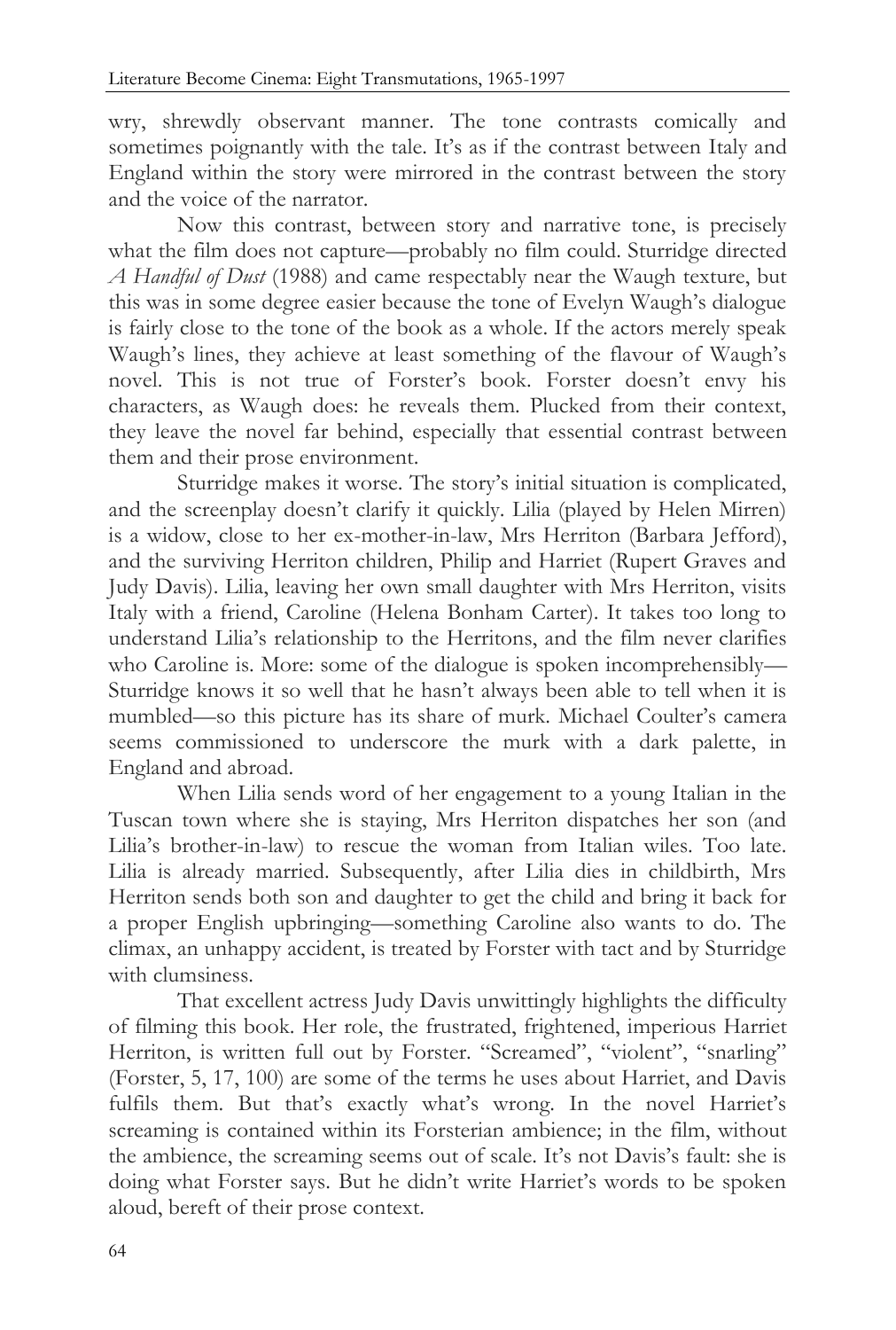Graves, who was in *A Handful of Dust*, does much better as her brother, conveying the melting of adenoidal northern stuffiness by Italian warmth, but the role of Philip Herriton is much more congenially transportable from page to screen. Bonham Carter is chiefly successful at defining the class to which Caroline belongs and which means so much to her. Giovanni Guidelli, as Lilia's husband, hardly seems the best choice among young Italian actors to suggest a blend of charm, sex, innocence, and guile.

### **The Age of Innocence**

The basic trouble with Martin Scorsese's 1993 film of *The Age of Innocence* is Edith Wharton's novel. Looking back fifty years in 1920, Wharton conceived a tale of love versus honour set in the New York high society of that past era, and she embodied it in a full-dress novel. But her material would have served only as a short story, at most a novella, for Tolstoy or Chekhov. What helps to sustain Wharton's more extended treatment is the attractive prose in which she wraps her narrative. Her writing has so much wit and perception, such a taking blend of satire-cumnostalgia, that the book holds us though the story is slender. (I still feel that the ending short-changes us. I want to know what Ellen Olenska said to Newland Archer's son in her Paris apartment, what the youth thought when she ordered the shutters closed against his father, how he later reported the meeting to his father.)

In the film, without its garment of text, the denuded story is thin. It's worse than that—because the film tries to be the novel. Attempting to reproduce the text's quality, very nearly page for page, Scorsese even uses considerable prose excerpts on the soundtrack (read flatly by Joanne Woodward). He and his co-adapter, Jay Cocks, have been zealously faithful to the original, but, ironically, all that this fidelity does is make the picture seem slow. Film can't cloak, can't justify, as Wharton's prose does, the linearity of the story.

It's even worse—because (to close the novel's trap) Scorsese and Cocks had no choice: the picture has to run as long as it does. The adapters understood that there was absolutely no point in the enterprise if the decorum of drawing room and dining room, the rustle of silk and the spruceness of *boutonnières*, were slighted. Etiquette, at its most stately, is the theatre of this drama. Among some critics at the time, there was advance worry about this; could Scorsese, the director from Little Italy, cope with the Four Hundred? That worry always seemed unnecessary to me. A director of his gifts, flanked with brigades of various period experts, aided mightily by the camera of Michael Ballhaus, would delight in the nooks and crannies of the period—and he does. But it's a bitter triumph. Scorsese had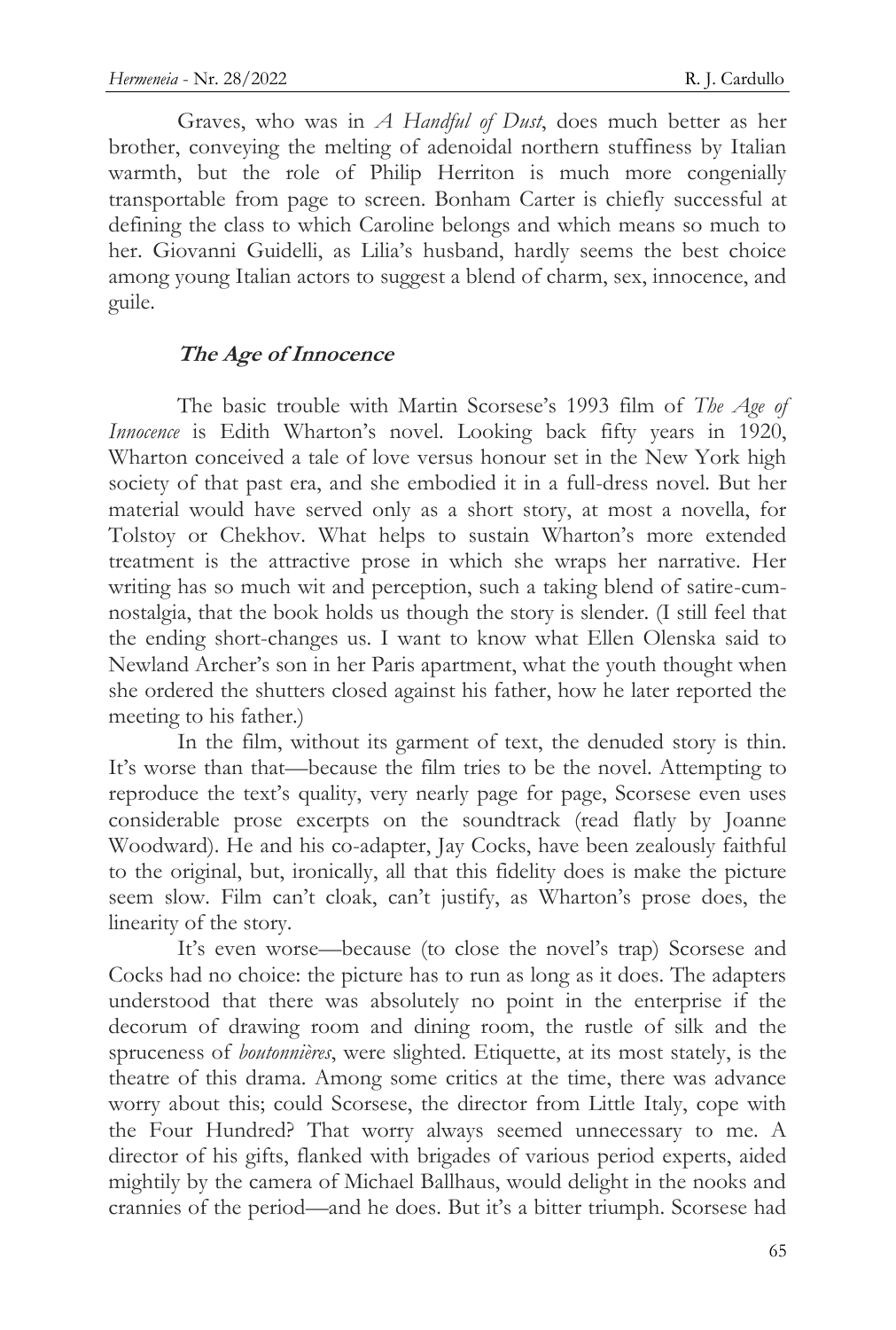to include all the glitter and elegance; yet it doesn't sustain the story as Wharton's writing does.

Not for lack of cinematic imagination. Martin Scorsese is still one of the two or three best American directors at work, and his talent is quickly evident here in the way the camera searches out every wisp of possible action in a scene, the way that characters move up to and past the camera to suggest that the theatre in which we are sitting is part of the room on screen, the way the camera often nestles in to people as if to hear secrets. In a moment that might have been static for another director, when Newland Archer gets an important telegram from his fiancée, May Welland, Scorsese has May speak it in front of an immense bank of flowers as the camera comes close, charging the moment with perfume and intimacy. When twenty-six years elapse, after Ellen takes herself out of Newland Archer's life and returns to Europe, a time-lapse that Wharton can handle with a simple chapter break, Scorsese shuns the banality of fade-out on the young Archer and fade-in on the middle-aged man. He concentrates instead on Archer's library, "in which most of the real things of his life had happened" (Wharton, 271). He circles the room slowly, showing us moments in the Archer family chronicle during those years.

And music! The most Scorsesean touch in Wharton's book is that it begins at the opera. (Remember Mascagni under the opening of *Raging Bull* 1980.) Red meat to Scorsese, as it was to Visconti in *Senso* (1954). Onward from this opening, Scorsese uses lively music to spank sequences into life often, at balls and parties, with music that comes from within the scene or else with Elmer Bernstein's felicitous score.

But—a heavy but—Scorsese has made serious mistakes with his principal actors. The biggest disappointment is in the crucial part, Daniel Day-Lewis as Newland Archer. Archer is the protagonist, happily affianced to May Welland, who then falls in love with the newly arrived Ellen Olenska. The central drama is his. (Ellen's *agon* is no less, but she isn't placed at the centre.) On the basis of Day-Lewis's past work, forceful and graphic in *A Room With a View* (1985), *My Beautiful Laundrette* (1985), and *My Left Foot* (1989, Jim Sheridan), he seemed very likely to inhabit the role, to vitalize it. He doesn't. He merely moves through it. There's never a spark to sting us: he leaves us cold, observant. Perhaps Scorsese was counting on his personality to grip us, a resident power such as Fredric March or James Mason had. Day-Lewis doesn't have it. He needed to act (which Mason or March would have done, too!), but he doesn't. He skates through. It's surprising that Scorsese didn't remedy this.

Michelle Pfeiffer is a somewhat more complicated case. As Ellen Olenska, the American who returns to New York after a broken European marriage, Pfeiffer tries hard but fails. It's sad. She was living as intelligent a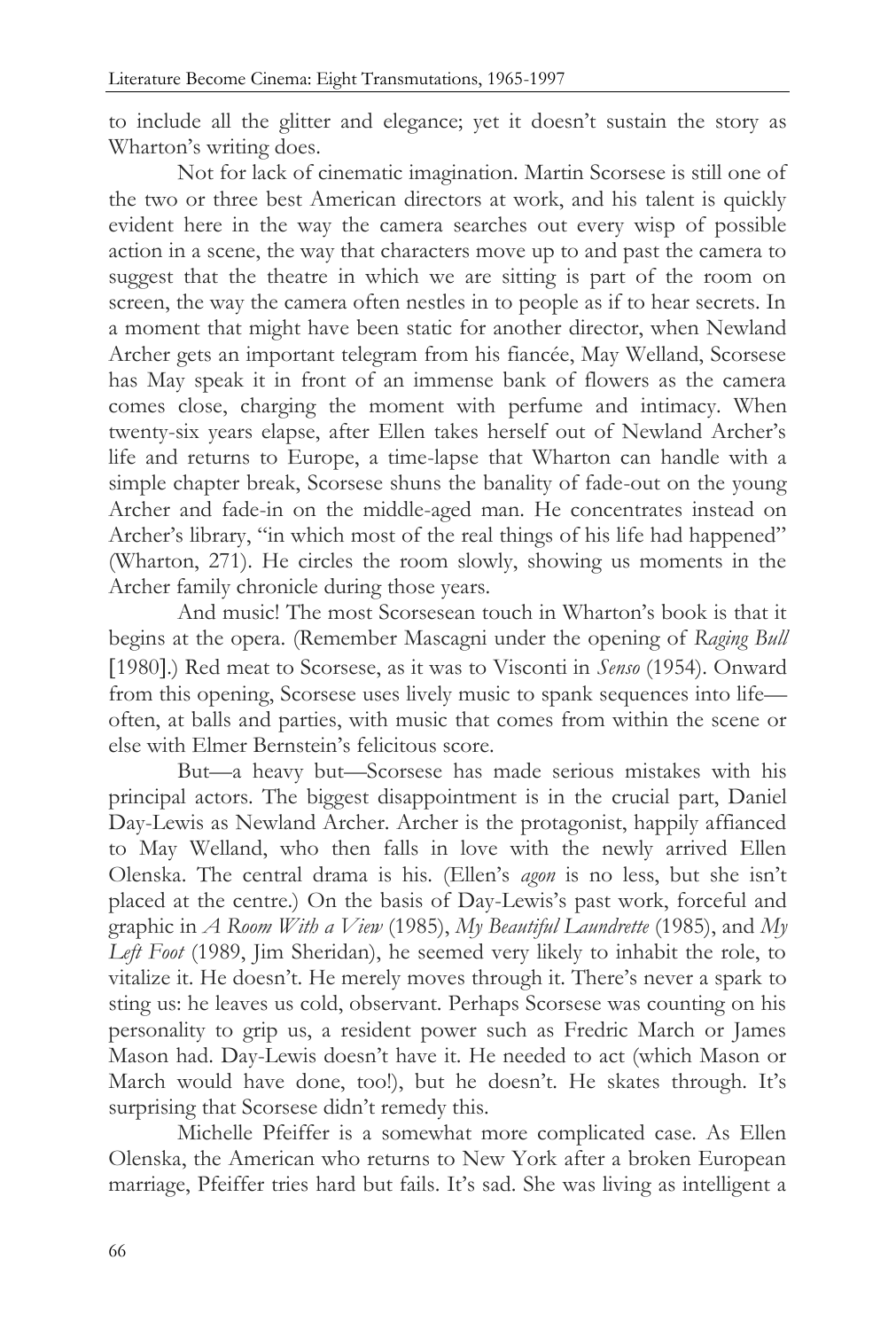life as possible for an American film star in the 1990s: seeking variety, taking chances, addressing every role with all the resources she could command. She just didn't command enough—in fire or depth or resonance. The result in film after film was a somewhat washed-out version of the woman she was playing, like a painting that had faded. Her Ellen here is perceptible but pallid. What helps Pfeiffer most is the fact that, though she is exceptionally pretty, she patently doesn't rely on her prettiness: she wants to act. But, with her Ellen, though we know what she means from moment to moment, we simply don't feel it.

Winona Ryder is disastrously miscast as May Welland, Archer's utterly conventional fiancée and eventual wife, who turns out to have been more perceptive than her husband knew. Ryder is wrong, first, physically. Wharton describes May as being "tall, round-bosomed, and willowy" (Wharton, 274) with a "goddess-like build" (Wharton, 255), and comments frequently on her features. Clearly Wharton means May's physical being to help explain why Archer wanted her. Here Archer has chosen a moderately pleasant, quite unremarkable girl. As for Ryder's acting, the one smile for me in this film—which is and must be socially hyperconscious—occurred when Ryder remarks to Archer that a man she has just met seems common. To put it gently, her social superiority is unconvincing.

Robert Sean Leonard, who trivialized Claudio in the contemporaneous *Much Ado About Nothing* (1993, Kenneth Branagh), has less chance here to do damage in the small role of Archer's son. But most of the supporting actors in the lustrous New York social parade are neatly cast, and two of them do the best acting in the film. Alec McCowen, as Sillerton Jackson, the aging socialite, has the gravity of a man to whom protocol is his reason for being. Miriam Margolyes, as the obese and ultrarich Mrs Mingott, curls the surrounding air with dry disdain and hierarchical rigor.

*The Age of Innocence* was dramatized on Broadway in 1928 (Margaret Ayer Barnes), and was filmed in Hollywood in 1924 (Wesley Ruggles) as well as 1934 (Philip Moeller). I don't know any of those versions, and I wonder how (which means I doubt that) they avoided the snare that Wharton unwittingly set for her adapters—the snare that, for all his gifts, caught Scorsese.

## **The Portrait of a Lady**

Once more unto the breach, dear friends—the breach between a distinguished piece of fiction and a film made from it. This time it is Henry James's 1881 novel *The Portrait of a Lady*. Jane Campion's 1996 film summons, once more, a wild fancy: this would be an even better picture than we can imagine if the novel didn't exist.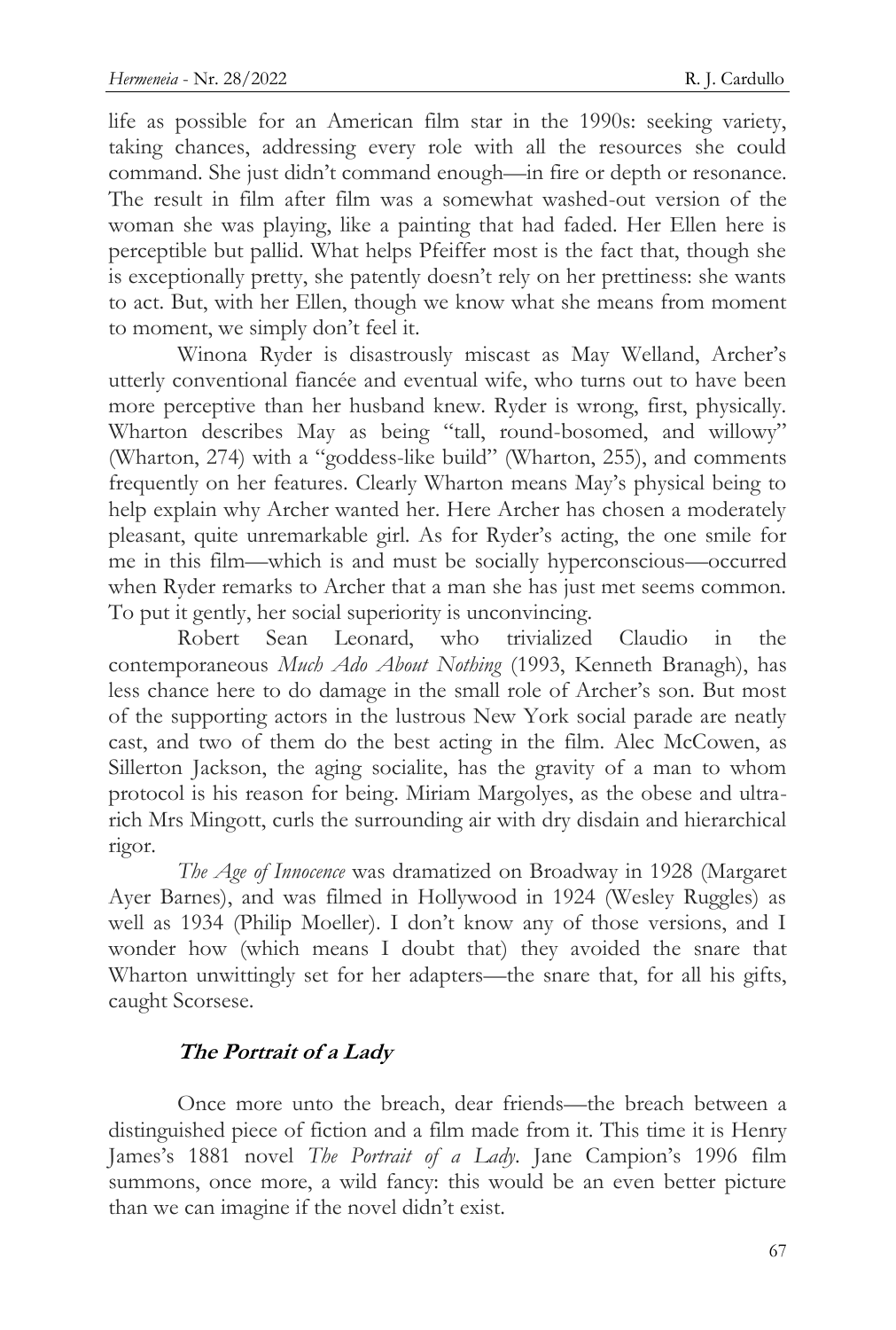Concede at once that condensation—of James's fifty-five chapters, of his deep explorations of character—was inevitable if we were going to survive the film, which runs 144 minutes as it is. Viewing, contrary to popular assumption, is harder than reading: we have all read for more than 144 minutes many times, but film is more draining per second than reading, more unrelenting in its command of our collaboration. Besides, there is the subconscious imperative of theatrical shape that nags at the back of our brains while viewing, which doesn't occur while reading. Whether the actors are live or photographed, an acted story has temporal obligations.

The screenplay by Laura Jones, who has written for and with Campion in the past, nonetheless tries to frame the events—more important, the moral adventure—in some kind of Jamesian proportion. In 1872, Isabel Archer, a young American woman, is in England at the estate of relatives when she gets a marriage proposal from the highly eligible Lord Warburton. She declines: certainly because she doesn't love him, but certainly, too, because she is hungry for experience, of a kind she can't specify. Another man proposes, too, while—so to speak—she is observed by her cousin, Ralph Touchett, a gentle soul ill with consumption. After she declines the second man, Ralph persuades his rich, dying father to leave Isabel a large legacy to empower her quest for who knows what. "The conception of a certain young woman affronting her destiny" (James, 8) was how James conceived the novel; and Isabel heads for the continent to do her affronting.

In Florence, she meets a fortyish American who lives there, Gilbert Osmond, an aesthete with "an odd mixture of the detached and the involved" (James, 223). He, too, proposes. Isabel takes three years to make up her mind, traveling the while; then, following her destiny, she marries Osmond. Her destiny darkens. The couple has a baby that dies, and they develop an enmity that lives. Previous suitors reappear. For these and other reasons, Osmond becomes even angrier at Isabel. She, for her part, learns disturbing facts about Osmond's past. When Ralph Touchett, back in England, begins to die, Osmond forbids Isabel to go to him. She disobeys. With her lovingly at his side, Ralph dies. The novel ends with her return to Italy, though not necessarily to her marriage. The film leaves us wondering whether she will indeed return to Italy. In either case, there is more destiny to affront.

It is a critical commonplace that Isabel in some ways resembles James himself. She comes from Albany, New York, where James spent some of his childhood. Like James, she is of an era in which the gaining of experience for young Americans of her class meant going to Europe, being seasoned there. Whether or not James would have adapted, to himself and Isabel, Flaubert's "Madame Bovary, *c'est moi*" (Heath, 34, 91, 154), Campion has coloured her film as if he had that empathy. To her, James was not only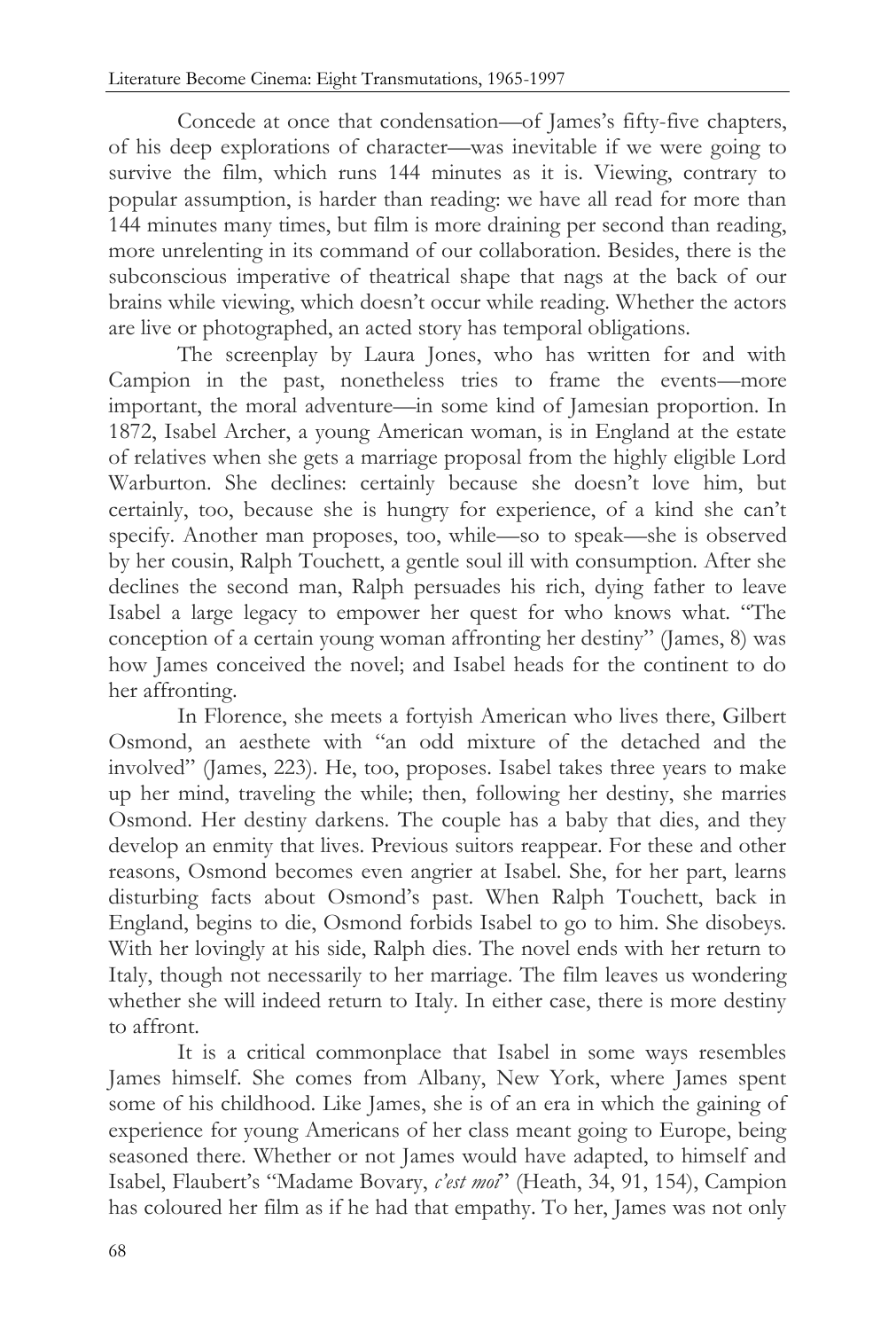concerned with "a certain young woman", he was a pioneer in feminist issues as such.

Some of Campion's embroidery is strange, some heavy. The sequence before and under the credits shows us contemporary young women of different races, all in airy gowns in a woodland glade, all circling and beseeching the camera. Perhaps this is to suggest that, even today, the persistent image of young women is that of available nymphs. Interludes in the film take James's implication into the explicit. We see Isabel's frustrated sexual hunger in a dream scene in which she rolls on a bed with her suitors. Her travels in Mediterranean countries are synopsized in a heated fantasy that presents her naked. (Did James ever see a naked woman?)

These additions, and others, seem more than an attempt to assure us that James is up to date; they also seem an attack on Jane Austen's acceptances. Contemporaneous Austen films (*Sense and Sensibility* [1995, Ang Lee]; *Emma* [1996, Douglas McGrath]; *Persuasion* [1995, Roger Michell]) italicized that her young women have no options in life but to hunt for rich husbands. Isabel is aware of other options (her friend Henrietta Stackpole is a journalist), but, even within the marriage game, she has more nuance, more suggestion of secret shadow; she chafes more at social boundaries. Campion apparently wanted to dramatize this difference from the Austen pattern.

Cinematically, too, Campion is sometimes intrusive. A number of sequences begin with a tilted establishing shot, for no reason except that she wants to remind us that she's at the helm. The cuts between scenes, intended to be elliptical, are sometimes merely jerky. And Campion leans a lot on great close-ups, which get a bit repetitious even when she keeps the heads off-centre. But, with the exquisite camera work of Stuart Dryburgh, she gives us an inviting view of every scene, sometimes a touch tricky (past statuary), sometimes a touch too picturesque (with huge trees), but on the whole with an eye that searches and perceives.

And crowning Campion's work are her accomplishments with her cast—except Shelley Winters as Mrs Touchett and Shelley Duvall as Countess Gemini. The two Shelleys could have been left wherever they were. Nicole Kidman, for her part, may not be the Isabel Archer of our imagination, but neither is she the Nicole Kidman of our past acquaintance. In the bizarre *To Die For* (1995, Gus Van Sant), she was surprisingly colourful, and here Campion has induced her to mine herself further. Kidman comes up with tones of hurt and resolve and poise and warmth that she has never shown before.

John Malkovich, not always easy to admire, is perfectly cast here, which is itself a rarity. His moodiness and almost disinterested viciousness fit Gilbert Osmond. He gives a performance that, without grotesquerie, makes us scent from the start that there is unpleasantly more to him than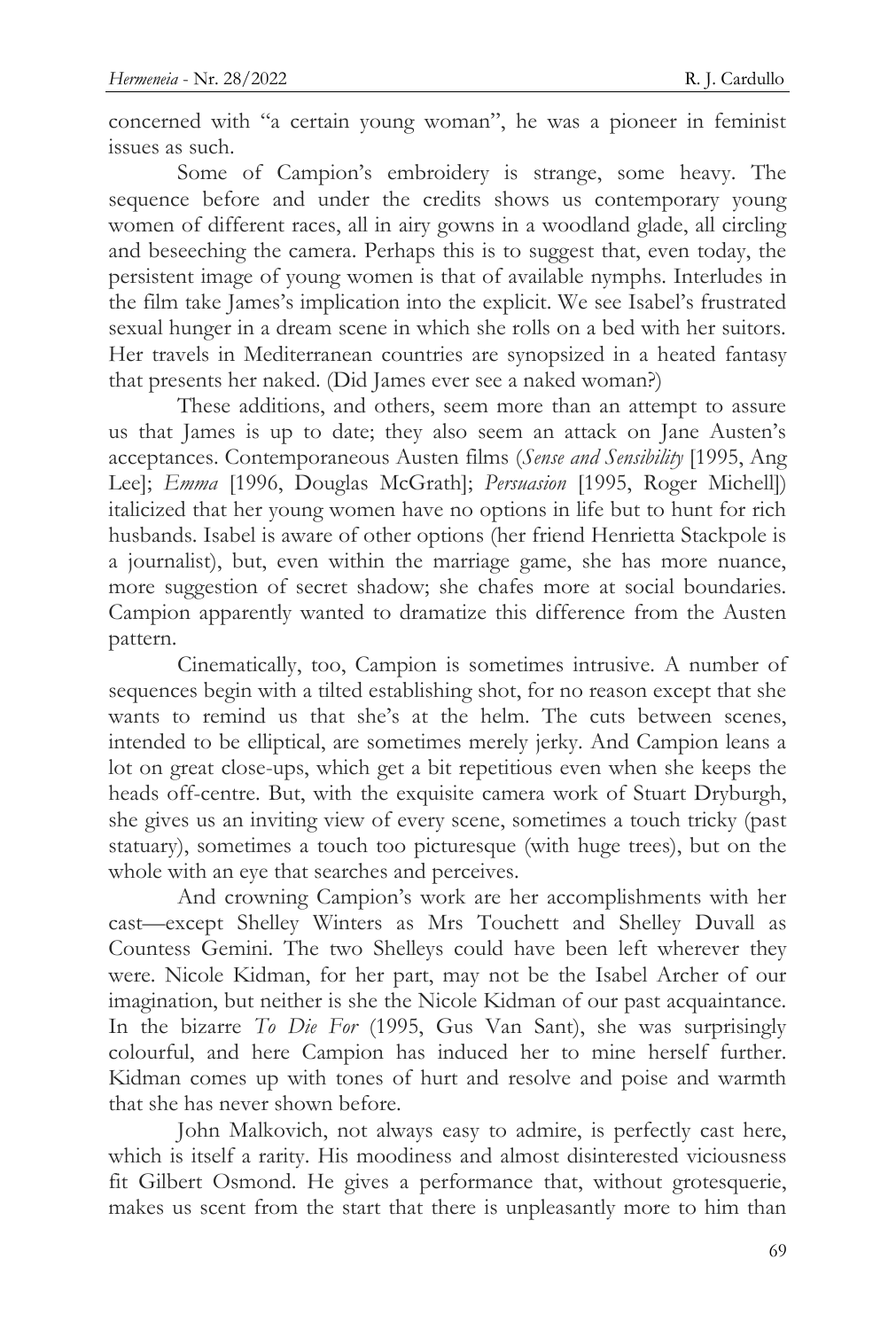Isabel suspects. The most adroit casting is of Barbara Hershey as Madame Merle. Hershey is light-years away from her beginnings in film as a Barbie doll with a voice (*The Baby Maker* [1970, James Bridges]; *Boxcar Bertha* [1972, Martin Scorsese]).Through her several decades of film, she has grown and grown, with insufficient praise for her continuing development. Playing the mature American-born woman who has long lived in Europe and has learned from it, Hershey immediately and perfectly suggests complexity.

Martin Donovan, known for his quite different work with Hal Hartley, is touching yet manly as the afflicted Ralph. John Gielgud is his father, a small part but, naturally, unforgettable. (Odd thought: How does a ninety-two-year-old actor feel about playing a deathbed scene?) And a note of gratitude, as well, to the film's Polish composer, Wojciech Kilar. Kilar's music, relying on meditative strings, helps to carry the film along. Campion's choice of Kilar is one more sign that the woman who made *An Angel at My Table* (1990) had emerged from the preciousness of *The Piano* (1993) to resume an interesting career.

## **Mrs Dalloway**

Some films are free adaptations of famous novels, such as Alfonso Cuarón's 1998 picture of Dickens' *Great Expectations* (1861); other films cling close to famous fictions, as in the case of the 1997 adaptation of Virginia Woolf's *Mrs Dalloway*.

Eileen Atkins wrote the screenplay of *Mrs Dalloway*. An intelligent and inquiring English actress, Atkins had been working on Virginia Woolf projects for almost ten years prior to this film. First, in 1989, she did a onewoman adaptation of *A Room of One's Own* (1929), which she played in London and New York and on tour. Then, in 1993, Atkins made a theatre piece, not exactly a play, out of the correspondence between Woolf and her lover, Vita Sackville-West. In New York, Atkins played Virginia and Vanessa Redgrave played Vita. Clearly, then, Atkins would have recognized the problems in adapting so shimmery a novel as *Mrs Dalloway*, but, alas, recognizing them is not enough. Those problems still obtrude.

Woolf's novel might be seen as a (much smaller) parallel to Joyce's *Ulysses*. By closely following one day in the life of one quite ordinary woman, the book includes a social tapestry, a political index, a theological position, and something of the history that produced all these elements. Woolf knew Joyce's work (about which she had decidedly mixed feelings, especially because of Joyce's candour); but "stream of consciousness" technique was in the air at the time, and she might well have done what she did if Joyce had never existed. That technique works wonderfully well in the novel; but it is not a comfortable film mode.

The story deals with one June day in the London of 1923, from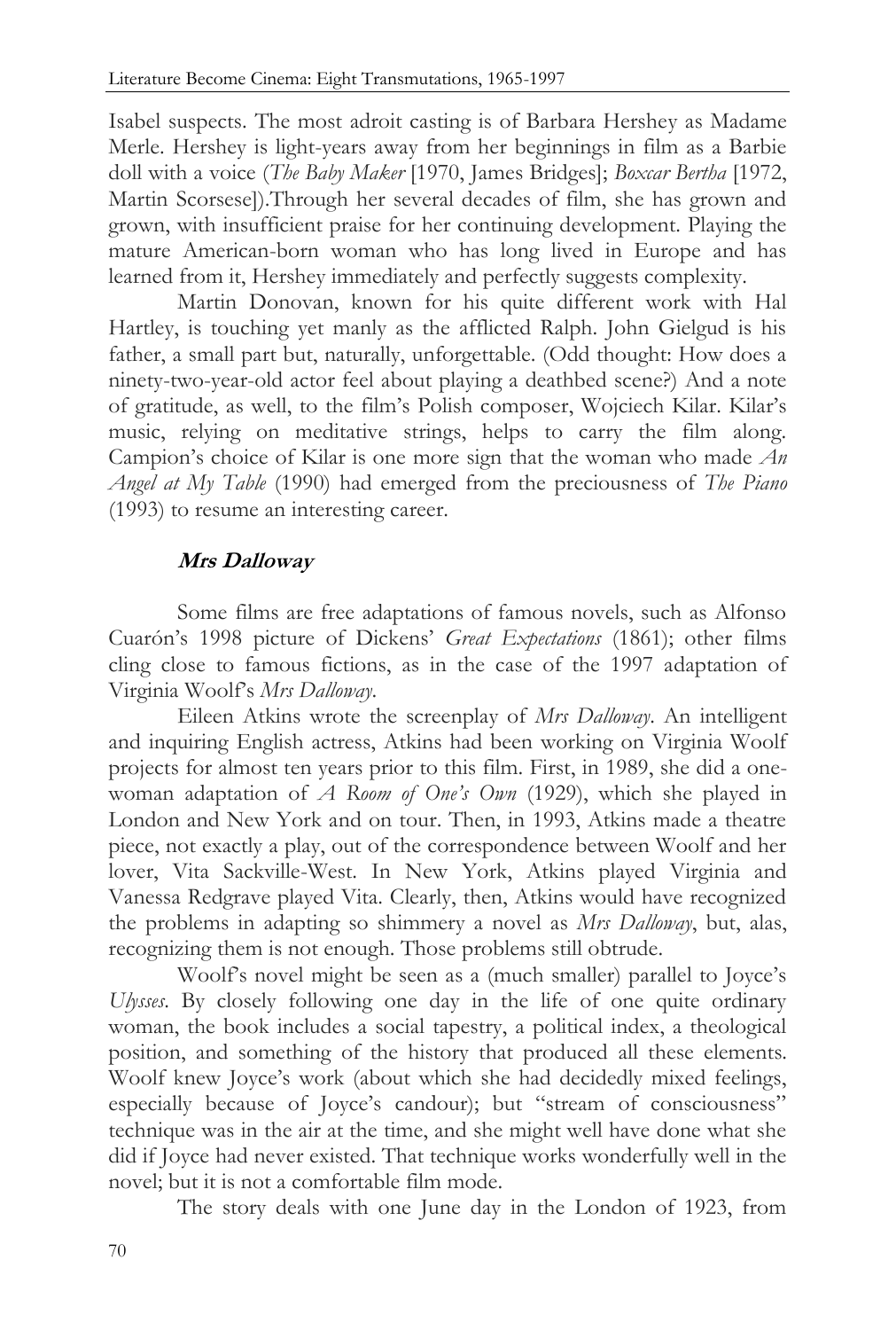morning to the evening when Clarissa Dalloway gives a party in her house. She is wealthy and reticently elegant, the middle-aged wife of an Member of Parliament, a woman whose life is plainly pleasant and vacuous. Through her day of party preparations, several other stories wind. A former suitor of hers, Peter Walsh, returns after a long stay in India. He visits Clarissa, is still in some way affected by her, yet tells her of a current amorous involvement. And there is the story of a young man, a severely shell-shocked veteran of the Great War (as it was prematurely called), who has a devoted Italian wife. His story connects with Mrs Dalloway because the physician who so signally fails to help him is a guest at her party that evening.

To accommodate the background of these and other encounters, Atkins has devised some flashback scenes, derived from Woolf. Also, those scenes serve the usual purpose of the past juxtaposed with the present, a pathos so inevitable that it hardly needs to be mentioned. When we see the young Peter asking the young Clarissa to marry him and thus break out of her cosseted life, when we see her opt instead for the quite conventional young Richard Dalloway, we understand how Clarissa's upbringing has crimped the possibilities for her life. She was reared to be a quite conventional lady, and that is what she has become.

This flashing-back is pretty to look at, and it flexes the narrative, but it works against the unification of the piece; and unification of the whole was patently what Woolf was after. Her prose makes the novel a holistic work even when the narrative shifts from one strand to another. This is impossible in the film, where the shifts are exactly that, breaks from the centrality of Mrs Dalloway's day. There's a further disjuncture. Woolf's prose transmutes ordinary experience. One instance: when Big Ben strikes, she writes: "The leaden circles dissolved in the air" (Woolf, 5, 72, 142). In the film, we simply hear the bells. In a sense Woolf might just as well not have written as she did. Any of us can hear bells; only Woolf could have thus transfigured the sound, and the film cheats us of her.

This is not remotely to argue a fixed superiority of literature over film, but it is to suggest that some novels resist adaptation to the core of their beings. Further, it suggests that an actress-writer can fall so much in love with a fine novel that she overlooks her own experience and knowledge. (For a quite contrary example, see Emma Thompson's screenplay of the 1995 film of *Sense and Sensibility*.) And, unfortunately, that is not all. Most of Mrs Dalloway's activity during that June day is inner things that she thinks and feels. Atkins knew this, of course, and tried to enrich the outer, visible woman with some voice-over quotations from her thoughts. But those few quotations never have, could not have, the wholeness of the contrapuntal feeling in the book, the sense that the woman whom the world sees has a more interesting, invisible self constantly attending her.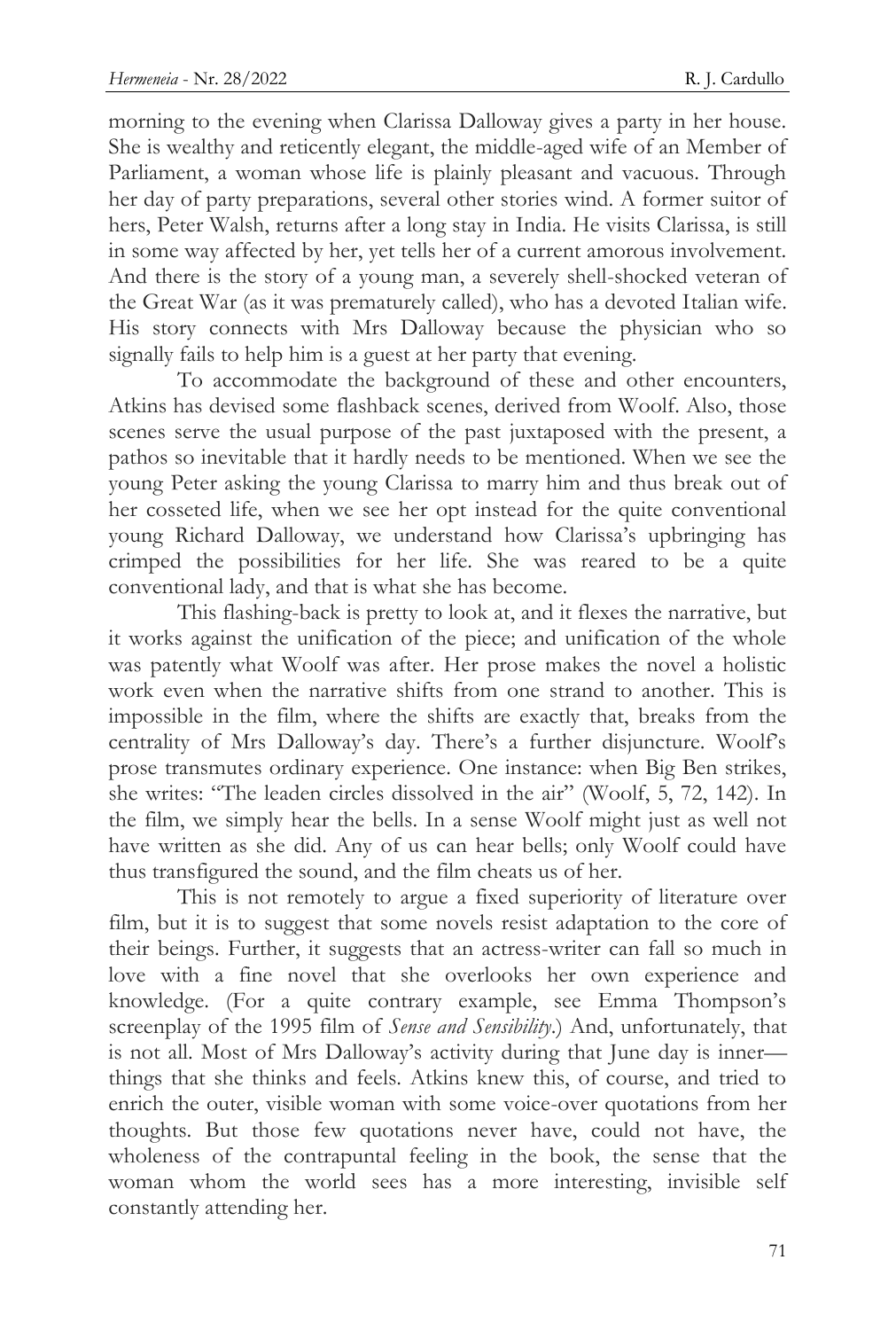This condition puts a dreadful burden on Vanessa Redgrave, as Clarissa. Up to this point, she had rarely had a role that demanded less of (let us please use the term) her genius. She moves through Mrs Dalloway's house and the London streets like a great, beautiful ship sailing on urban seas, and when she speaks, she makes as much as she decently can of her clumps of standard chatter—banal slivers of politesse such as "How delightful to see you!" (Woolf, 260) and the like. If the role weren't in the hands of an actress who is being underused, it would be intolerable. But even Redgrave can't make Mrs Dalloway, in this form, a fascinating woman.

Her clothes, designed by Judy Pepperdine, are unostentatiously lovely, especially the hats. In the pre-war flashback scenes, the clothes bespeak their period cleverly. And in those clothes, the performances of the young Clarissa and Peter and Richard are vividly . . . young. As the older Peter, Michael Kitchen carries nicely an air of regret plus hope. But the most demanding performance, a demand well met, is by Rupert Graves as the unbalanced war veteran. This man's presence in both novel and film is obviously meant to give us a glimpse of the horror in the world through which Mrs Dalloway has floated. Graves has to deal with abrupt swirls of mood and reality, and he does it movingly.

The director was Marleen Gorris, the Dutch woman whose previous film, *Antonia's Line* (1995), was smoothly fulfilled. (Incidentally, Gorris did an M.A. at an English university, and she has some feeling for the country.) In her hands we can be sure that the feminist aspects of Woolf's work will not be slighted. More, Gorris understands the story, as, in the truest sense, a woman's work. The handicaps that she could not overcome are the implacable ones of the screenplay.

# **Back to the Future**

I'd like to close not by arguing for the overall superiority of fiction or film as an art form—each is superior in some ways, inferior in others. What I would like to say, however, is that film was certainly *the* art form of the twentieth century and promises to dominate the twenty-first as well. That's because it's the one technology that is—or at least can be absolutely humanistic in its outcome. It can put many of the technological impulses, cravings, and interests of our age at the service, not merely of the machinery of sensation, diversion, and profit, but of the mystery of the human spirit as well—a mystery that, as we have seen, often originates in novelistic sources. I'm speaking about film at its best, of course. Why it often isn't at its best is a subject complicated by the commerce of the world, and one better left for another day.